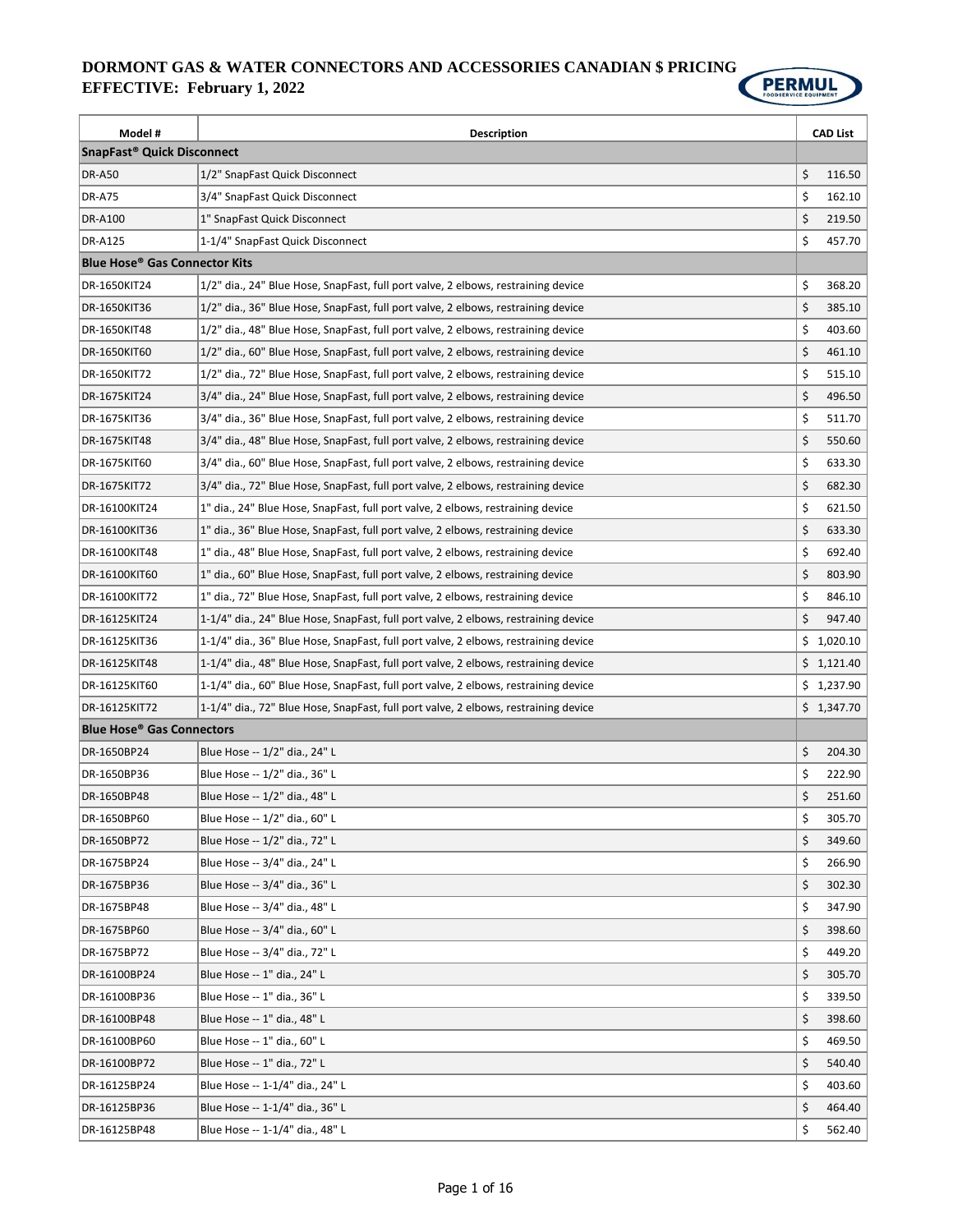

| Model #                                               | <b>Description</b>                                              | <b>CAD List</b> |
|-------------------------------------------------------|-----------------------------------------------------------------|-----------------|
| DR-16125BP60                                          | Blue Hose -- 1-1/4" dia., 60" L                                 | \$<br>662.00    |
| DR-16125BP72                                          | Blue Hose -- 1-1/4" dia., 72" L                                 | \$<br>761.70    |
| <b>Blue Hose<sup>®</sup> Gas Connectors - Braided</b> |                                                                 |                 |
| DR-1650B12                                            | Braided Gas Connector -- 1/2" dia., 12" L                       | \$<br>165.50    |
| DR-1650B24                                            | Braided Gas Connector -- 1/2" dia., 24" L                       | \$<br>182.40    |
| DR-1650B36                                            | Braided Gas Connector -- 1/2" dia., 36" L                       | \$<br>206.00    |
| DR-1650B48                                            | Braided Gas Connector -- 1/2" dia., 48" L                       | \$<br>231.40    |
| DR-1650B60                                            | Braided Gas Connector -- 1/2" dia., 60" L                       | \$<br>261.80    |
| DR-1650B72                                            | Braided Gas Connector -- 1/2" dia., 72" L                       | \$<br>288.80    |
| DR-1675B12                                            | Braided Gas Connector -- 3/4" dia., 12" L                       | \$<br>201.00    |
| DR-1675B24                                            | Braided Gas Connector -- 3/4" dia., 24" L                       | \$<br>216.20    |
| DR-1675B36                                            | Braided Gas Connector -- 3/4" dia., 36" L                       | \$<br>239.80    |
| DR-1675B48                                            | Braided Gas Connector -- 3/4" dia., 48" L                       | \$<br>278.60    |
| DR-1675B60                                            | Braided Gas Connector -- 3/4" dia., 60" L                       | \$<br>331.00    |
| DR-1675B72                                            | Braided Gas Connector -- 3/4" dia., 72" L                       | \$<br>380.00    |
| DR-16100B12                                           | Braided Gas Connector -- 1" dia., 12" L                         | \$<br>228.00    |
| DR-16100B24                                           | Braided Gas Connector -- 1" dia., 24" L                         | \$<br>258.40    |
| DR-16100B36                                           | Braided Gas Connector -- 1" dia., 36" L                         | \$<br>295.50    |
| DR-16100B48                                           | Braided Gas Connector -- 1" dia., 48" L                         | \$<br>331.00    |
| DR-16100B60                                           | Braided Gas Connector -- 1" dia., 60" L                         | \$<br>380.00    |
| DR-16100B72                                           | Braided Gas Connector -- 1" dia., 72" L                         | \$<br>452.60    |
| DR-16125B12                                           | Braided Gas Connector -- 1-1/4" dia., 12" L                     | \$<br>302.30    |
| DR-16125B24                                           | Braided Gas Connector -- 1-1/4" dia., 24" L                     | \$<br>341.10    |
| DR-16125B36                                           | Braided Gas Connector -- 1-1/4" dia., 36" L                     | \$<br>391.80    |
| DR-16125B48                                           | Braided Gas Connector -- 1-1/4" dia., 48" L                     | \$<br>471.20    |
| DR-16125B60                                           | Braided Gas Connector -- 1-1/4" dia., 60" L                     | \$<br>562.40    |
| DR-16125B72                                           | Braided Gas Connector -- 1-1/4" dia., 72" L                     | \$<br>628.30    |
|                                                       | Blue Hose® Gas Connectors – Braided, with SnapFast® QD          |                 |
| DR-1650BQ24                                           | Braided Gas Connector -- 1/2" dia., 24" L, elbow, SnapFast QD   | \$<br>290.50    |
| DR-1650BQ36                                           | Braided Gas Connector -- 1/2" dia., 36" L, elbow, SnapFast QD   | \$<br>317.50    |
| DR-1650BQ48                                           | Braided Gas Connector -- 1/2" dia., 48" L, elbow, SnapFast QD   | \$<br>344.50    |
| DR-1650BQ60                                           | Braided Gas Connector -- 1/2" dia., 60" L, elbow, SnapFast QD   | \$<br>373.20    |
| DR-1650BQ72                                           | Braided Gas Connector -- 1/2" dia., 72" L, elbow, SnapFast QD   | \$<br>408.70    |
| DR-1675BQ12                                           | Braided Gas Connector -- 3/4" dia., 12" L, elbow, SnapFast QD   | \$<br>346.20    |
| DR-1675BQ24                                           | Braided Gas Connector -- 3/4" dia., 24" L, elbow, SnapFast QD   | \$<br>373.20    |
| DR-1675BQ36                                           | Braided Gas Connector -- 3/4" dia., 36" L, elbow, SnapFast QD   | \$<br>403.60    |
| DR-1675BQ48                                           | Braided Gas Connector -- 3/4" dia., 48" L, elbow, SnapFast QD   | \$<br>444.20    |
| DR-1675BQ60                                           | Braided Gas Connector -- 3/4" dia., 60" L, elbow, SnapFast QD   | \$<br>496.50    |
| DR-1675BQ72                                           | Braided Gas Connector -- 3/4" dia., 72" L, elbow, SnapFast QD   | \$<br>547.20    |
| DR-16100BQ24                                          | Braided Gas Connector -- 1" dia., 24" L, elbow, SnapFast QD     | \$<br>494.80    |
| DR-16100BQ36                                          | Braided Gas Connector -- 1" dia., 36" L, elbow, SnapFast QD     | \$<br>533.70    |
| DR-16100BQ48                                          | Braided Gas Connector -- 1" dia., 48" L, elbow, SnapFast QD     | \$<br>570.80    |
| DR-16100BQ60                                          | Braided Gas Connector -- 1" dia., 60" L, elbow, SnapFast QD     | \$<br>623.20    |
| DR-16100BQ72                                          | Braided Gas Connector -- 1" dia., 72" L, elbow, SnapFast QD     | \$<br>672.20    |
| DR-16125BQ24                                          | Braided Gas Connector -- 1-1/4" dia., 24" L, elbow, SnapFast QD | \$<br>743.10    |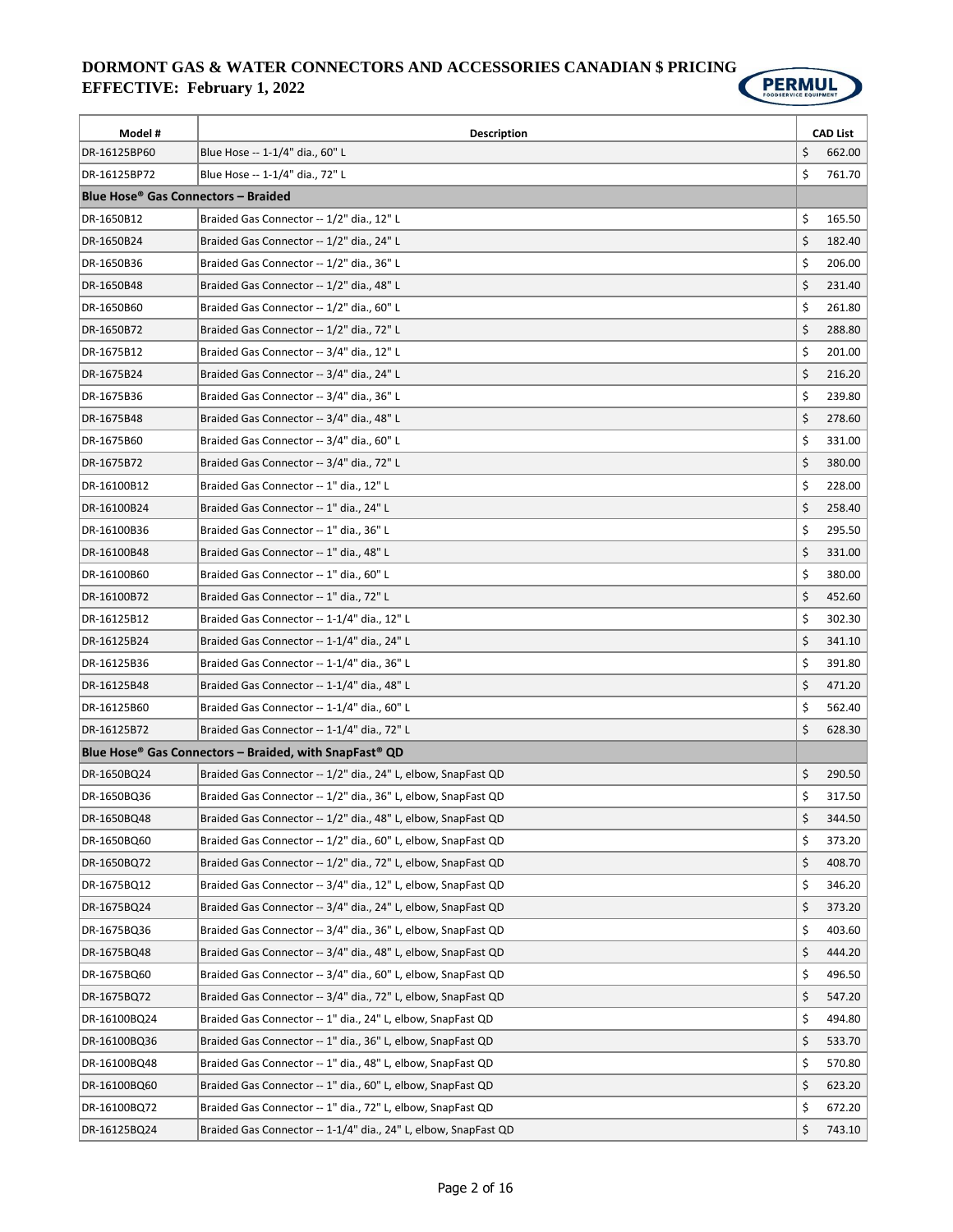

| Model #                                         | <b>Description</b>                                                                           | <b>CAD List</b> |
|-------------------------------------------------|----------------------------------------------------------------------------------------------|-----------------|
| DR-16125BQ36                                    | Braided Gas Connector -- 1-1/4" dia., 36" L, elbow, SnapFast QD                              | \$<br>829.20    |
| DR-16125BQ48                                    | Braided Gas Connector -- 1-1/4" dia., 48" L, elbow, SnapFast QD                              | \$<br>911.90    |
| DR-16125BQ60                                    | Braided Gas Connector -- 1-1/4" dia., 60" L, elbow, SnapFast QD                              | \$1,001.50      |
| DR-16125BQ72                                    | Braided Gas Connector -- 1-1/4" dia., 72" L, elbow, SnapFast QD                              | \$1,079.20      |
| Swivel MAX <sup>®</sup> 360° Rotational Fitting |                                                                                              |                 |
| DR-SM50                                         | Swivel MAX, 1/2", 360° multi-plane rotation fitting                                          | \$<br>177.50    |
| DR-SM75                                         | Swivel MAX, 3/4", 360° multi-plane rotation fitting                                          | \$<br>183.10    |
| <b>DR-SM100</b>                                 | Swivel MAX, 1", 360° multi-plane rotation fitting                                            | \$<br>295.90    |
| DR-SM125                                        | Swivel MAX, 1-1/4", 360° multi-plane rotation fitting                                        | \$<br>514.20    |
|                                                 | Blue Hose® Gas Connector Kits with Swivel MAX®                                               |                 |
| <b>DR-1650KITS24</b>                            | 1/2" dia., 24" Blue Hose, SnapFast, Swivel MAX, full port valve, elbow, restraining device   | \$<br>501.60    |
| DR-1650KITS36                                   | 1/2" dia., 36" Blue Hose, SnapFast, Swivel MAX, full port valve, elbow, restraining device   | \$<br>510.00    |
| DR-1650KITS48                                   | 1/2" dia., 48" Blue Hose, SnapFast, Swivel MAX, full port valve, elbow, restraining device   | \$<br>550.60    |
| DR-1650KITS60                                   | 1/2" dia., 60" Blue Hose, SnapFast, Swivel MAX, full port valve, elbow, restraining device   | \$<br>599.50    |
| <b>DR-1650KITS72</b>                            | 1/2" dia., 72" Blue Hose, SnapFast, Swivel MAX, full port valve, elbow, restraining device   | \$<br>678.90    |
| DR-1675KITS24                                   | 3/4" dia., 24" Blue Hose, SnapFast, Swivel MAX, full port valve, elbow, restraining device   | \$<br>643.40    |
| DR-1675KITS36                                   | 3/4" dia., 36" Blue Hose, SnapFast, Swivel MAX, full port valve, elbow, restraining device   | \$<br>658.70    |
| DR-1675KITS48                                   | 3/4" dia., 48" Blue Hose, SnapFast, Swivel MAX, full port valve, elbow, restraining device   | \$<br>711.00    |
| DR-1675KITS60                                   | 3/4" dia., 60" Blue Hose, SnapFast, Swivel MAX, full port valve, elbow, restraining device   | \$<br>776.90    |
| DR-1675KITS72                                   | 3/4" dia., 72" Blue Hose, SnapFast, Swivel MAX, full port valve, elbow, restraining device   | \$<br>830.90    |
| DR-16100KITS24                                  | 1" dia., 24" Blue Hose, SnapFast, Swivel MAX, full port valve, elbow, restraining device     | \$<br>847.80    |
| DR-16100KITS36                                  | 1" dia., 36" Blue Hose, SnapFast, Swivel MAX, full port valve, elbow, restraining device     | \$<br>915.30    |
| DR-16100KITS48                                  | 1" dia., 48" Blue Hose, SnapFast, Swivel MAX, full port valve, elbow, restraining device     | \$<br>949.10    |
| DR-16100KITS60                                  | 1" dia., 60" Blue Hose, SnapFast, Swivel MAX, full port valve, elbow, restraining device     | \$1,067.30      |
| DR-16100KITS72                                  | 1" dia., 72" Blue Hose, SnapFast, Swivel MAX, full port valve, elbow, restraining device     | \$1,129.80      |
| DR-16125KITS24                                  | 1-1/4" dia., 24" Blue Hose, SnapFast, Swivel MAX, full port valve, elbow, restraining device | \$1,459.20      |
| DR-16125KITS36                                  | 1-1/4" dia., 36" Blue Hose, SnapFast, Swivel MAX, full port valve, elbow, restraining device | \$1,516.60      |
| DR-16125KITS48                                  | 1-1/4" dia., 48" Blue Hose, SnapFast, Swivel MAX, full port valve, elbow, restraining device | \$1,560.50      |
| DR-16125KITS60                                  | 1-1/4" dia., 60" Blue Hose, SnapFast, Swivel MAX, full port valve, elbow, restraining device | \$1,665.20      |
| DR-16125KITS72                                  | 1-1/4" dia., 72" Blue Hose, SnapFast, Swivel MAX, full port valve, elbow, restraining device | \$1,776.70      |
|                                                 | Blue Hose® Gas Connector Kits with 2 Swivel MAX®                                             |                 |
| DR-1650KIT2S24                                  | 1/2" dia., 24" Blue Hose, SnapFast, 2 Swivel MAX, full port valve, elbow, restraining device | \$<br>650.20    |
| DR-1650KIT2S36                                  | 1/2" dia., 36" Blue Hose, SnapFast, 2 Swivel MAX, full port valve, elbow, restraining device | \$<br>662.00    |
| DR-1650KIT2S48                                  | 1/2" dia., 48" Blue Hose, SnapFast, 2 Swivel MAX, full port valve, elbow, restraining device | \$<br>694.10    |
| DR-1650KIT2S60                                  | 1/2" dia., 60" Blue Hose, SnapFast, 2 Swivel MAX, full port valve, elbow, restraining device | \$<br>758.30    |
| DR-1650KIT2S72                                  | 1/2" dia., 72" Blue Hose, SnapFast, 2 Swivel MAX, full port valve, elbow, restraining device | \$<br>812.30    |
| DR-1675KIT2S24                                  | 3/4" dia., 24" Blue Hose, SnapFast, 2 Swivel MAX, full port valve, elbow, restraining device | \$<br>788.70    |
| DR-1675KIT2S36                                  | 3/4" dia., 36" Blue Hose, SnapFast, 2 Swivel MAX, full port valve, elbow, restraining device | \$<br>812.30    |
| DR-1675KIT2S48                                  | 3/4" dia., 48" Blue Hose, SnapFast, 2 Swivel MAX, full port valve, elbow, restraining device | \$<br>856.20    |
| DR-1675KIT2S60                                  | 3/4" dia., 60" Blue Hose, SnapFast, 2 Swivel MAX, full port valve, elbow, restraining device | \$<br>920.40    |
| DR-1675KIT2S72                                  | 3/4" dia., 72" Blue Hose, SnapFast, 2 Swivel MAX, full port valve, elbow, restraining device | \$<br>971.10    |
| DR-16100KIT2S24                                 | 1" dia., 24" Blue Hose, SnapFast, 2 Swivel MAX, full port valve, elbow, restraining device   | \$1,102.80      |
| DR-16100KIT2S36                                 | 1" dia., 36" Blue Hose, SnapFast, 2 Swivel MAX, full port valve, elbow, restraining device   | \$<br>1,143.40  |
| DR-16100KIT2S48                                 | 1" dia., 48" Blue Hose, SnapFast, 2 Swivel MAX, full port valve, elbow, restraining device   | \$1,200.80      |
| DR-16100KIT2S60                                 | 1" dia., 60" Blue Hose, SnapFast, 2 Swivel MAX, full port valve, elbow, restraining device   | \$1,307.10      |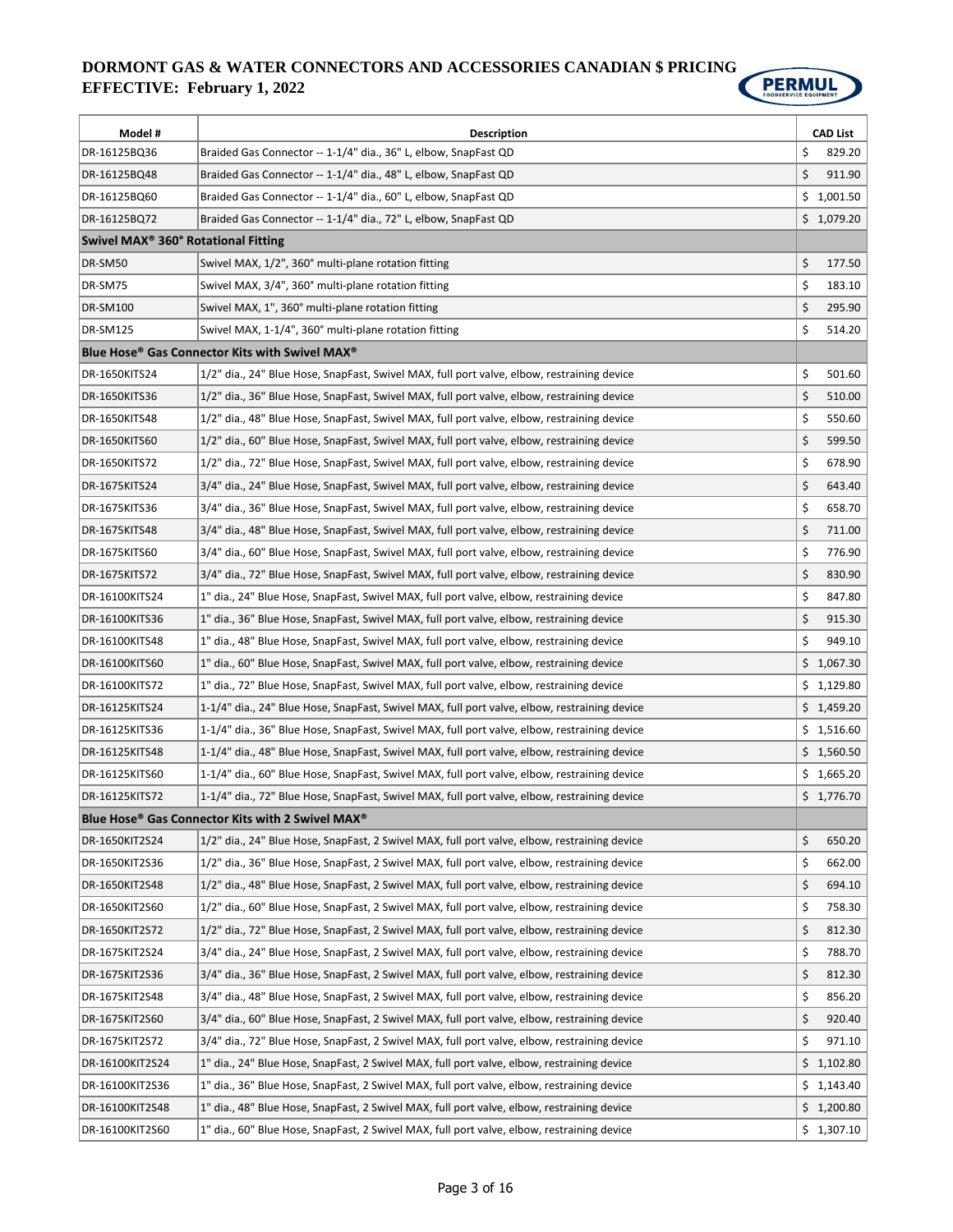

| Model #                               | <b>Description</b>                                                                             | <b>CAD List</b> |
|---------------------------------------|------------------------------------------------------------------------------------------------|-----------------|
| DR-16100KIT2S72                       | 1" dia., 72" Blue Hose, SnapFast, 2 Swivel MAX, full port valve, elbow, restraining device     | \$1,388.20      |
| DR-16125KIT2S24                       | 1-1/4" dia., 24" Blue Hose, SnapFast, 2 Swivel MAX, full port valve, elbow, restraining device | \$1,813.80      |
| DR-16125KIT2S36                       | 1-1/4" dia., 36" Blue Hose, SnapFast, 2 Swivel MAX, full port valve, elbow, restraining device | \$1,859.40      |
| DR-16125KIT2S48                       | 1-1/4" dia., 48" Blue Hose, SnapFast, 2 Swivel MAX, full port valve, elbow, restraining device | \$1,981.00      |
| DR-16125KIT2S60                       | 1-1/4" dia., 60" Blue Hose, SnapFast, 2 Swivel MAX, full port valve, elbow, restraining device | \$2,073.90      |
| DR-16125KIT2S72                       | 1-1/4" dia., 72" Blue Hose, SnapFast, 2 Swivel MAX, full port valve, elbow, restraining device | \$2,173.50      |
| Safety Quik® Valve & Quick Disconnect |                                                                                                |                 |
| <b>DR-CF-50</b>                       | 1/2" dia. Safety Quik Valve/QD                                                                 | \$<br>189.20    |
| <b>DR-CF-75</b>                       | 3/4" dia. Safety Quik Valve/QD                                                                 | \$<br>238.10    |
| <b>DR-CF-100</b>                      | 1" dia. Safety Quik Valve/QD                                                                   | \$<br>331.00    |
|                                       | Blue Hose® Gas Connector Kits with Safety Quik®                                                |                 |
| DR-1650KITCF24                        | 1/2" dia., 24" Blue Hose, Safety Quik, 2 elbows, restraining device                            | \$<br>440.80    |
| DR-1650KITCF36                        | 1/2" dia., 36" Blue Hose, Safety Quik, 2 elbows, restraining device                            | \$<br>457.70    |
| DR-1650KITCF48                        | 1/2" dia., 48" Blue Hose, Safety Quik, 2 elbows, restraining device                            | \$<br>496.50    |
| DR-1650KITCF60                        | 1/2" dia., 60" Blue Hose, Safety Quik, 2 elbows, restraining device                            | \$<br>543.80    |
| DR-1650KITCF72                        | 1/2" dia., 72" Blue Hose, Safety Quik, 2 elbows, restraining device                            | \$<br>597.80    |
| DR-1675KITCF24                        | 3/4" dia., 24" Blue Hose, Safety Quik, 2 elbows, restraining device                            | \$<br>559.00    |
| DR-1675KITCF36                        | 3/4" dia., 36" Blue Hose, Safety Quik, 2 elbows, restraining device                            | \$<br>591.10    |
| DR-1675KITCF48                        | 3/4" dia., 48" Blue Hose, Safety Quik, 2 elbows, restraining device                            | \$<br>641.80    |
| DR-1675KITCF60                        | 3/4" dia., 60" Blue Hose, Safety Quik, 2 elbows, restraining device                            | \$<br>699.20    |
| DR-1675KITCF72                        | 3/4" dia., 72" Blue Hose, Safety Quik, 2 elbows, restraining device                            | \$<br>748.10    |
| DR-16100KITCF24                       | 1" dia., 24" Blue Hose, Safety Quik, 2 elbows, restraining device                              | \$<br>727.90    |
| DR-16100KITCF36                       | 1" dia., 36" Blue Hose, Safety Quik, 2 elbows, restraining device                              | \$<br>771.80    |
| DR-16100KITCF48                       | 1" dia., 48" Blue Hose, Safety Quik, 2 elbows, restraining device                              | \$<br>817.40    |
| DR-16100KITCF60                       | 1" dia., 60" Blue Hose, Safety Quik, 2 elbows, restraining device                              | \$<br>920.40    |
| DR-16100KITCF72                       | 1" dia., 72" Blue Hose, Safety Quik, 2 elbows, restraining device                              | \$1,028.50      |
|                                       | Blue Hose® Gas Connector Kits with Safety Quik® + Swivel MAX®                                  |                 |
| DR-1650KITCFS24                       | 1/2" dia., 24" Blue Hose, Safety Quik, Swivel MAX, 1 elbow, restraining device                 | \$<br>599.50    |
| DR-1650KITCFS36                       | 1/2" dia., 36" Blue Hose, Safety Quik, Swivel MAX, 1 elbow, restraining device                 | \$<br>611.30    |
| DR-1650KITCFS48                       | 1/2" dia., 48" Blue Hose, Safety Quik, Swivel MAX, 1 elbow, restraining device                 | \$<br>650.20    |
| DR-1650KITCFS60                       | $ 1/2$ " dia., 60" Blue Hose, Safety Quik, Swivel MAX, 1 elbow, restraining device             | \$<br>685.70    |
| DR-1650KITCFS72                       | 1/2" dia., 72" Blue Hose, Safety Quik, Swivel MAX, 1 elbow, restraining device                 | \$<br>714.40    |
| DR-1675KITCFS24                       | 3/4" dia., 24" Blue Hose, Safety Quik, Swivel MAX, 1 elbow, restraining device                 | \$<br>712.70    |
| DR-1675KITCFS36                       | 3/4" dia., 36" Blue Hose, Safety Quik, Swivel MAX, 1 elbow, restraining device                 | \$<br>744.80    |
| DR-1675KITCFS48                       | 3/4" dia., 48" Blue Hose, Safety Quik, Swivel MAX, 1 elbow, restraining device                 | \$<br>798.80    |
| DR-1675KITCFS60                       | 3/4" dia., 60" Blue Hose, Safety Quik, Swivel MAX, 1 elbow, restraining device                 | \$<br>856.20    |
| DR-1675KITCFS72                       | 3/4" dia., 72" Blue Hose, Safety Quik, Swivel MAX, 1 elbow, restraining device                 | \$<br>906.90    |
| DR-16100KITCFS24                      | 1" dia., 24" Blue Hose, Safety Quik, Swivel MAX, 1 elbow, restraining device                   | \$<br>960.90    |
| DR-16100KITCFS36                      | 1" dia., 36" Blue Hose, Safety Quik, Swivel MAX, 1 elbow, restraining device                   | \$<br>1,028.50  |
| DR-16100KITCFS48                      | 1" dia., 48" Blue Hose, Safety Quik, Swivel MAX, 1 elbow, restraining device                   | \$1,096.00      |
| DR-16100KITCFS60                      | 1" dia., 60" Blue Hose, Safety Quik, Swivel MAX, 1 elbow, restraining device                   | \$1,167.00      |
| DR-16100KITCFS72                      | 1" dia., 72" Blue Hose, Safety Quik, Swivel MAX, 1 elbow, restraining device                   | \$1,239.60      |
|                                       | Blue Hose® Gas Connector Kits with Safety Quik® + 2 Swivel MAX®                                |                 |
| DR-1650KITCF2S24                      | 1/2" dia., 24" Blue Hose, Safety Quik, 2 Swivel MAX, restraining device                        | \$<br>702.60    |
| DR-1650KITCF2S36                      | 1/2" dia., 36" Blue Hose, Safety Quik, 2 Swivel MAX, restraining device                        | \$<br>739.70    |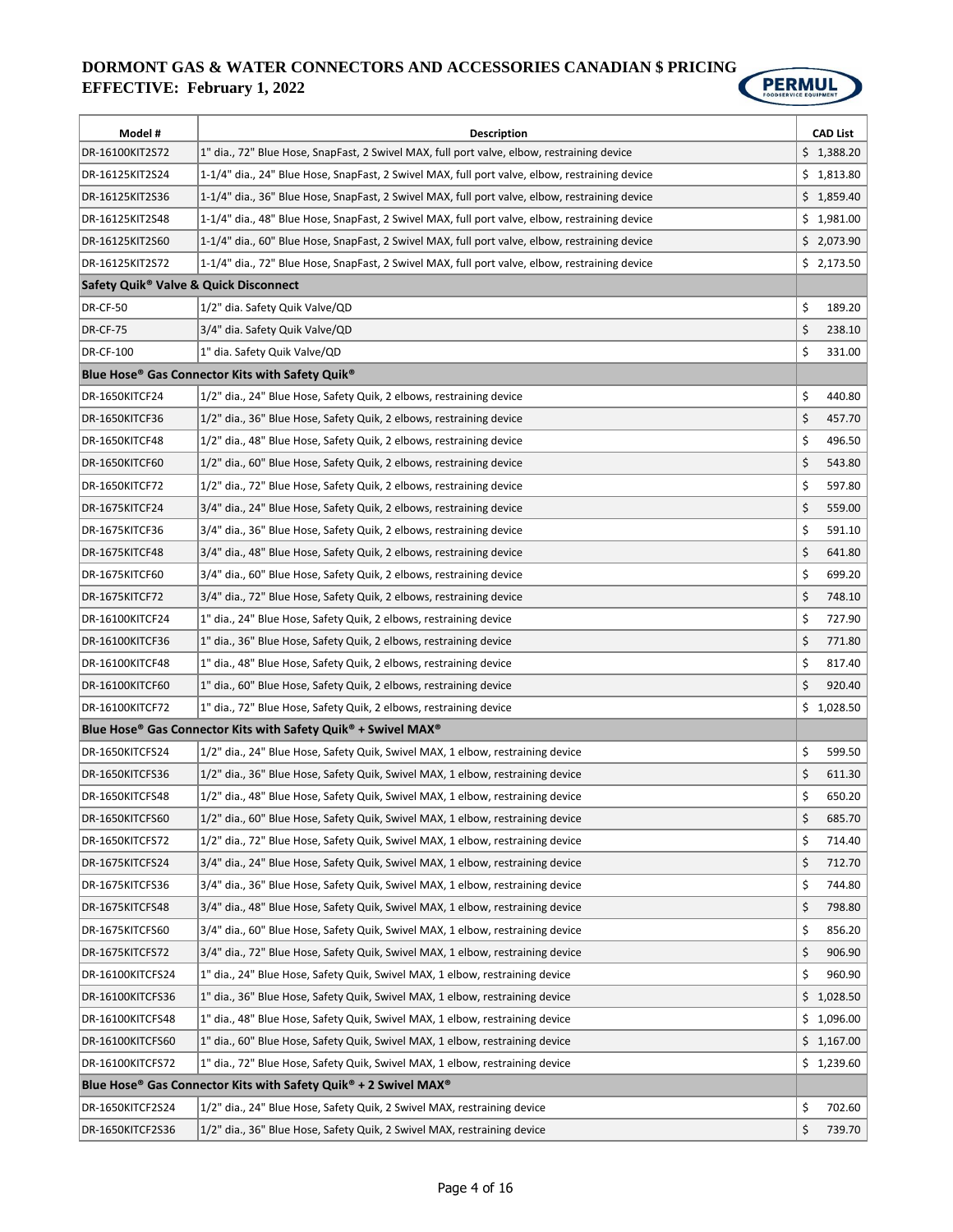

| Model #                                         | <b>Description</b>                                                      | <b>CAD List</b> |
|-------------------------------------------------|-------------------------------------------------------------------------|-----------------|
| DR-1650KITCF2S48                                | 1/2" dia., 48" Blue Hose, Safety Quik, 2 Swivel MAX, restraining device | \$<br>775.20    |
| DR-1650KITCF2S60                                | 1/2" dia., 60" Blue Hose, Safety Quik, 2 Swivel MAX, restraining device | \$<br>839.40    |
| DR-1650KITCF2S72                                | 1/2" dia., 72" Blue Hose, Safety Quik, 2 Swivel MAX, restraining device | \$<br>863.00    |
| DR-1675KITCF2S24                                | 3/4" dia., 24" Blue Hose, Safety Quik, 2 Swivel MAX, restraining device | \$<br>847.80    |
| DR-1675KITCF2S36                                | 3/4" dia., 36" Blue Hose, Safety Quik, 2 Swivel MAX, restraining device | \$<br>881.50    |
| DR-1675KITCF2S48                                | 3/4" dia., 48" Blue Hose, Safety Quik, 2 Swivel MAX, restraining device | \$<br>932.20    |
| DR-1675KITCF2S60                                | 3/4" dia., 60" Blue Hose, Safety Quik, 2 Swivel MAX, restraining device | \$<br>991.30    |
| DR-1675KITCF2S72                                | 3/4" dia., 72" Blue Hose, Safety Quik, 2 Swivel MAX, restraining device | \$1,009.90      |
| DR-16100KITCF2S24                               | 1" dia., 24" Blue Hose, Safety Quik, 2 Swivel MAX, restraining device   | \$1,239.60      |
| DR-16100KITCF2S36                               | 1" dia., 36" Blue Hose, Safety Quik, 2 Swivel MAX, restraining device   | \$1,286.90      |
| DR-16100KITCF2S48                               | 1" dia., 48" Blue Hose, Safety Quik, 2 Swivel MAX, restraining device   | \$1,332.50      |
| DR-16100KITCF2S60                               | 1" dia., 60" Blue Hose, Safety Quik, 2 Swivel MAX, restraining device   | \$1,411.90      |
| DR-16100KITCF2S72                               | 1" dia., 72" Blue Hose, Safety Quik, 2 Swivel MAX, restraining device   | \$1,484.50      |
|                                                 | FloPro™-MD Gas Flo and Pressure Measurement System                      |                 |
| DR-FPMD75FFKIT                                  | 3/4" FloPro <sup>™</sup> -MD Gas Flow Kit                               | \$<br>766.50    |
| DR-FPMD75FFKITQ                                 | 3/4" FloPro-MD Gas Flow Kit with Quick Disconnect                       | \$<br>828.10    |
|                                                 |                                                                         |                 |
| Safety-Set <sup>®</sup> Positioning System (PS) |                                                                         |                 |
| DR-PS                                           | Safety-Set positioning system, 2 units and installation kit             | \$<br>135.10    |
| Snap'N Go <sup>®</sup> Holstering System        |                                                                         |                 |
| DR-SNG75                                        | Snap'N Go Blue Hose Holstering System for 3/4" hose                     | \$<br>37.10     |
| <b>Restraining Cable Device Kits</b>            |                                                                         |                 |
| DR-RDC24                                        | Restraining Device and installation kit for 12" and 24" gas connectors  | \$<br>44.40     |
| DR-RDC36                                        | Restraining Device and installation kit for 36" gas connectors          | \$<br>48.10     |
| DR-RDC48                                        | Restraining Device and installation kit for 48" gas connectors          | \$<br>51.80     |
| DR-RDC60                                        | Restraining Device and installation kit for 60" and 72" gas connectors  | \$<br>53.60     |
|                                                 | Blue Hose® Gas Connector with SnapFast® QD                              |                 |
| DR-1650BPQ24                                    | 1/2" dia., 24" Blue Hose, SnapFast, 1 elbow                             | \$<br>315.80    |
| DR-1650BPQ36                                    | 1/2" dia., 36" Blue Hose, SnapFast, 1 elbow                             | \$<br>326.00    |
| DR-1650BPQ48                                    | 1/2" dia., 48" Blue Hose, SnapFast, 1 elbow                             | \$<br>352.90    |
| DR-1650BPQ60                                    | 1/2" dia., 60" Blue Hose, SnapFast, 1 elbow                             | \$<br>410.40    |
| DR-1650BPQ72                                    | 1/2" dia., 72" Blue Hose, SnapFast, 1 elbow                             | \$<br>457.70    |
| DR-1675BPQ24                                    | 3/4" dia., 24" Blue Hose, SnapFast, 1 elbow                             | \$<br>437.40    |
| DR-1675BPQ36                                    | 3/4" dia., 36" Blue Hose, SnapFast, 1 elbow                             | \$<br>450.90    |
| DR-1675BPQ48                                    | 3/4" dia., 48" Blue Hose, SnapFast, 1 elbow                             | \$<br>501.60    |
| DR-1675BPQ60                                    | 3/4" dia., 60" Blue Hose, SnapFast, 1 elbow                             | \$<br>579.30    |
| DR-1675BPQ72                                    | 3/4" dia., 72" Blue Hose, SnapFast, 1 elbow                             | \$<br>628.30    |
| DR-16100BPQ24                                   | 1" dia., 24" Blue Hose, SnapFast, 1 elbow                               | \$<br>537.10    |
| DR-16100BPQ36                                   | 1" dia., 36" Blue Hose, SnapFast, 1 elbow                               | \$<br>565.70    |
| DR-16100BPQ48                                   | 1" dia., 48" Blue Hose, SnapFast, 1 elbow                               | \$<br>629.90    |
| DR-16100BPQ60                                   | 1" dia., 60" Blue Hose, SnapFast, 1 elbow                               | \$<br>717.80    |
| DR-16100BPQ72                                   | 1" dia., 72" Blue Hose, SnapFast, 1 elbow                               | \$<br>788.70    |
| DR-16125BPQ24                                   | 1-1/4" dia., 24" Blue Hose, SnapFast, 1 elbow                           | \$<br>852.90    |
| DR-16125BPQ36                                   | 1-1/4" dia., 36" Blue Hose, SnapFast, 1 elbow                           | \$<br>900.10    |
| DR-16125BPQ48                                   | 1-1/4" dia., 48" Blue Hose, SnapFast, 1 elbow                           | \$<br>999.80    |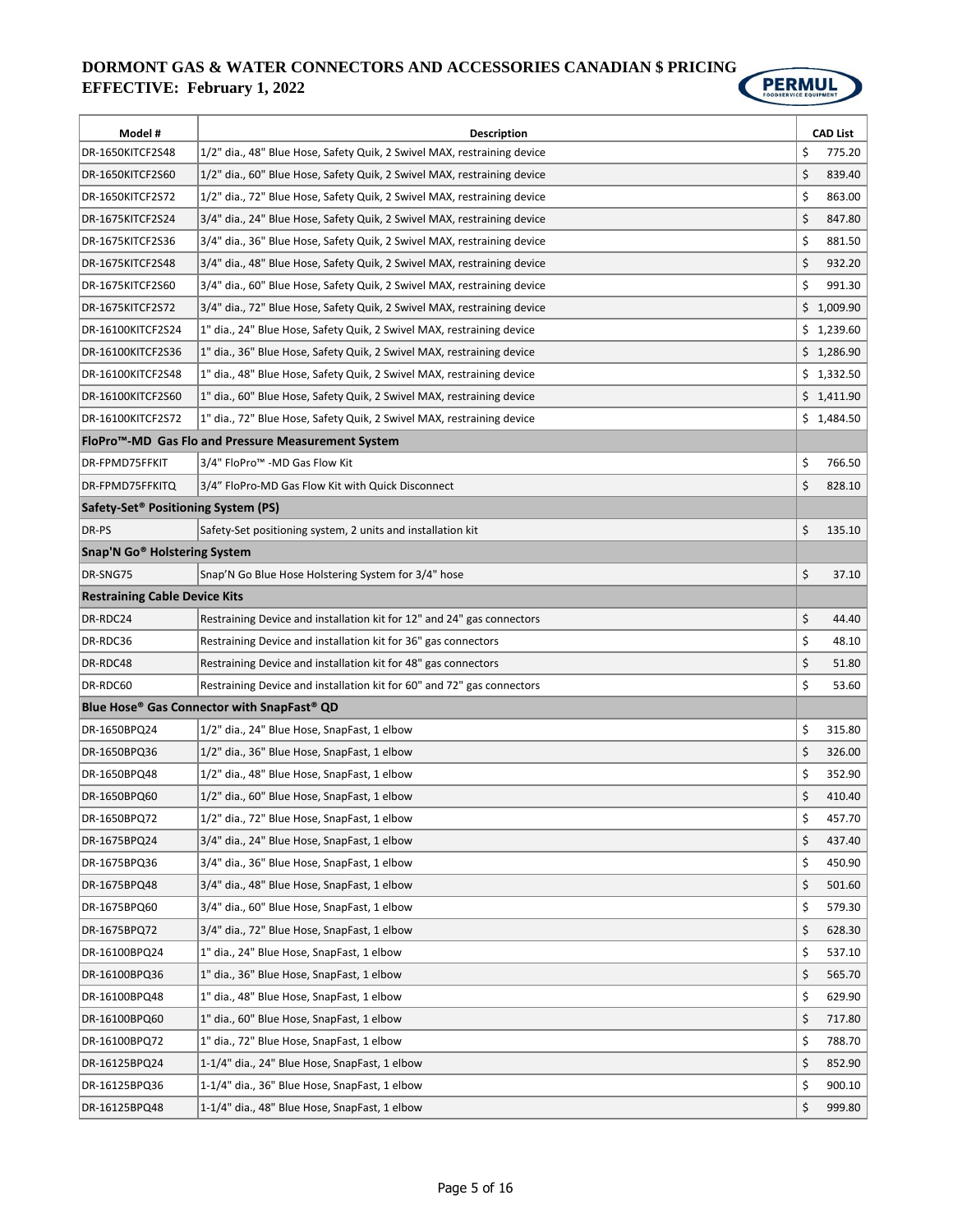

| Model #        | <b>Description</b>                                                | <b>CAD List</b> |
|----------------|-------------------------------------------------------------------|-----------------|
| DR-16125BPQ60  | 1-1/4" dia., 60" Blue Hose, SnapFast, 1 elbow                     | \$1,109.60      |
| DR-16125BPQ72  | 1-1/4" dia., 72" Blue Hose, SnapFast, 1 elbow                     | \$1,227.80      |
|                | Blue Hose® Gas Connector with SnapFast® QD + Restraining Device   |                 |
| DR-1650BPQR24  | 1/2" dia., 24" Blue Hose, SnapFast, 1 elbow, restraining device   | \$<br>356.30    |
| DR-1650BPQR36  | 1/2" dia., 36" Blue Hose, SnapFast, 1 elbow, restraining device   | \$<br>368.20    |
| DR-1650BPQR48  | 1/2" dia., 48" Blue Hose, SnapFast, 1 elbow, restraining device   | \$<br>396.90    |
| DR-1650BPQR60  | 1/2" dia., 60" Blue Hose, SnapFast, 1 elbow, restraining device   | \$<br>450.90    |
| DR-1650BPQR72  | 1/2" dia., 72" Blue Hose, SnapFast, 1 elbow, restraining device   | \$<br>510.00    |
| DR-1675BPQR24  | 3/4" dia., 24" Blue Hose, SnapFast, 1 elbow, restraining device   | \$<br>477.90    |
| DR-1675BPQR36  | 3/4" dia., 36" Blue Hose, SnapFast, 1 elbow, restraining device   | \$<br>483.00    |
| DR-1675BPQR48  | 3/4" dia., 48" Blue Hose, SnapFast, 1 elbow, restraining device   | \$<br>538.70    |
| DR-1675BPQR60  | 3/4" dia., 60" Blue Hose, SnapFast, 1 elbow, restraining device   | \$<br>611.30    |
| DR-1675BPQR72  | 3/4" dia., 72" Blue Hose, SnapFast, 1 elbow, restraining device   | \$<br>667.10    |
| DR-16100BPQR24 | 1" dia., 24" Blue Hose, SnapFast, 1 elbow, restraining device     | \$<br>579.30    |
| DR-16100BPQR36 | 1" dia., 36" Blue Hose, SnapFast, 1 elbow, restraining device     | \$<br>609.70    |
| DR-16100BPQR48 | 1" dia., 48" Blue Hose, SnapFast, 1 elbow, restraining device     | \$<br>663.70    |
| DR-16100BPQR60 | 1" dia., 60" Blue Hose, SnapFast, 1 elbow, restraining device     | \$<br>760.00    |
| DR-16100BPQR72 | 1" dia., 72" Blue Hose, SnapFast, 1 elbow, restraining device     | \$<br>832.60    |
| DR-16125BPQR24 | 1-1/4" dia., 24" Blue Hose, SnapFast, 1 elbow, restraining device | \$<br>856.20    |
| DR-16125BPQR36 | 1-1/4" dia., 36" Blue Hose, SnapFast, 1 elbow, restraining device | \$<br>939.00    |
| DR-16125BPQR48 | 1-1/4" dia., 48" Blue Hose, SnapFast, 1 elbow, restraining device | \$1,038.60      |
| DR-16125BPQR60 | 1-1/4" dia., 60" Blue Hose, SnapFast, 1 elbow, restraining device | \$1,148.40      |
| DR-16125BPQR72 | 1-1/4" dia., 72" Blue Hose, SnapFast, 1 elbow, restraining device | \$1,261.60      |
|                | Blue Hose® Gas Connector with SnapFast® QD + Swivel MAX®          |                 |
| DR-1650BPQS24  | 1/2" dia., 24" Blue Hose, SnapFast, Swivel MAX                    | \$<br>439.10    |
| DR-1650BPQS36  | 1/2" dia., 36" Blue Hose, SnapFast, Swivel MAX                    | \$<br>462.70    |
| DR-1650BPQS48  | 1/2" dia., 48" Blue Hose, SnapFast, Swivel MAX                    | \$<br>491.50    |
| DR-1650BPQS60  | 1/2" dia., 60" Blue Hose, SnapFast, Swivel MAX                    | \$<br>567.40    |
| DR-1650BPQS72  | 1/2" dia., 72" Blue Hose, SnapFast, Swivel MAX                    | \$<br>618.10    |
| DR-1675BPQS24  | 3/4" dia., 24" Blue Hose, SnapFast, Swivel MAX                    | \$<br>587.70    |
| DR-1675BPQS36  | 3/4" dia., 36" Blue Hose, SnapFast, Swivel MAX                    | \$<br>597.80    |
| DR-1675BPQS48  | 3/4" dia., 48" Blue Hose, SnapFast, Swivel MAX                    | \$<br>657.00    |
| DR-1675BPQS60  | 3/4" dia., 60" Blue Hose, SnapFast, Swivel MAX                    | \$<br>705.90    |
| DR-1675BPQS72  | 3/4" dia., 72" Blue Hose, SnapFast, Swivel MAX                    | \$<br>766.70    |
| DR-16100BPQS24 | 1" dia., 24" Blue Hose, SnapFast, Swivel MAX                      | \$<br>815.70    |
| DR-16100BPQS36 | 1" dia., 36" Blue Hose, SnapFast, Swivel MAX                      | \$<br>836.00    |
| DR-16100BPQS48 | 1" dia., 48" Blue Hose, SnapFast, Swivel MAX                      | \$<br>869.70    |
| DR-16100BPQS60 | 1" dia., 60" Blue Hose, SnapFast, Swivel MAX                      | \$<br>981.20    |
| DR-16100BPQS72 | 1" dia., 72" Blue Hose, SnapFast, Swivel MAX                      | \$1,053.80      |
| DR-16125BPQS24 | 1-1/4" dia., 24" Blue Hose, SnapFast, Swivel MAX                  | \$1,248.00      |
| DR-16125BPQS36 | 1-1/4" dia., 36" Blue Hose, SnapFast, Swivel MAX                  | \$1,342.60      |
| DR-16125BPQS48 | 1-1/4" dia., 48" Blue Hose, SnapFast, Swivel MAX                  | \$1,444.00      |
| DR-16125BPQS60 | 1-1/4" dia., 60" Blue Hose, SnapFast, Swivel MAX                  | \$1,597.60      |
| DR-16125BPQS72 | 1-1/4" dia., 72" Blue Hose, SnapFast, Swivel MAX                  | \$1,666.90      |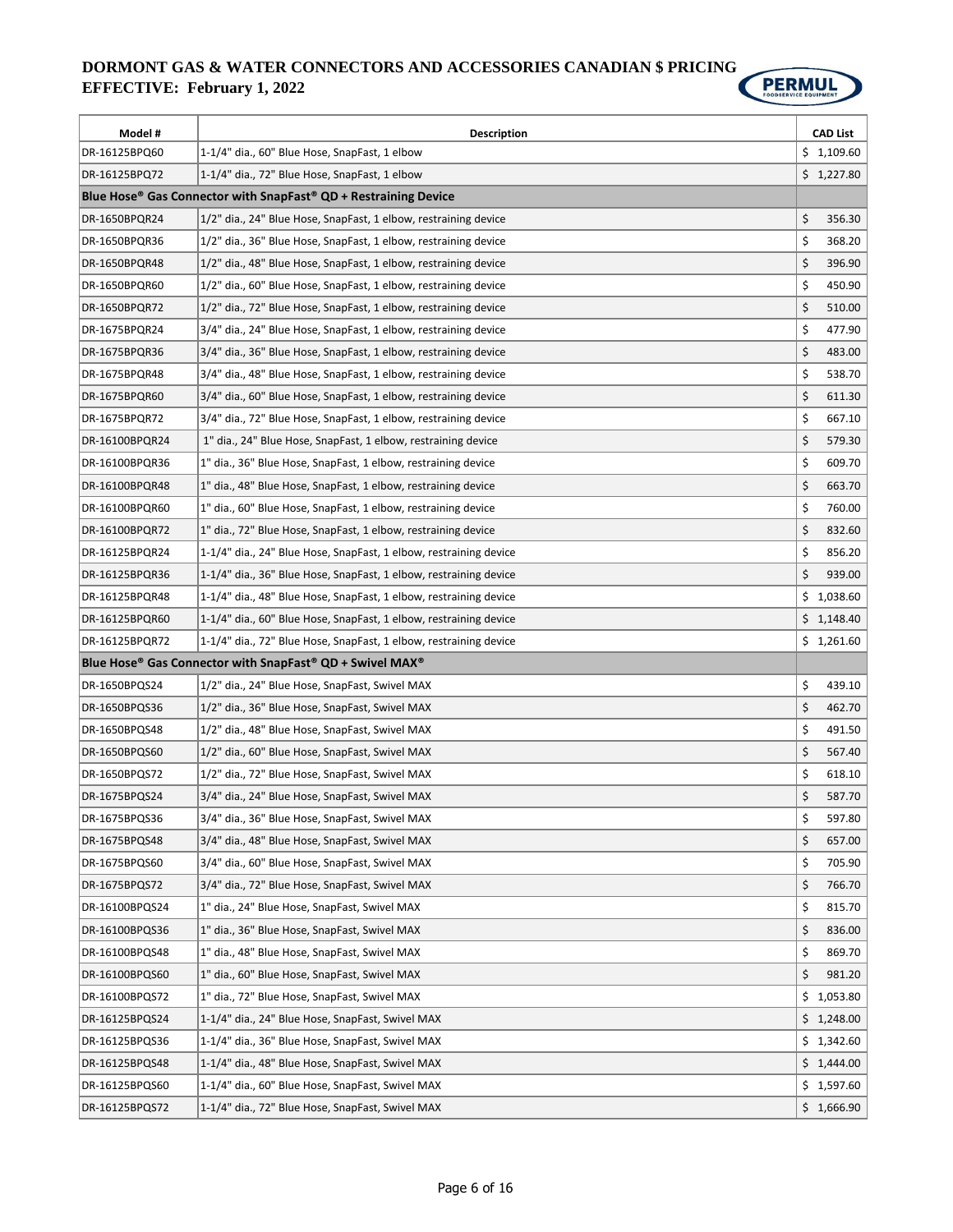

| Model #         | <b>Description</b>                                                                                                |    | <b>CAD List</b> |
|-----------------|-------------------------------------------------------------------------------------------------------------------|----|-----------------|
|                 | Blue Hose <sup>®</sup> Gas Connector with SnapFast <sup>®</sup> QD + Swivel MAX <sup>®</sup> + Restraining Device |    |                 |
| DR-1650BPQSR24  | 1/2" dia., 24" Blue Hose, SnapFast, Swivel MAX, 1 elbow, restraining device                                       | \$ | 489.80          |
| DR-1650BPQSR36  | 1/2" dia., 36" Blue Hose, SnapFast, Swivel MAX, 1 elbow, restraining device                                       | \$ | 499.90          |
| DR-1650BPQSR48  | 1/2" dia., 48" Blue Hose, SnapFast, Swivel MAX, 1 elbow, restraining device                                       | \$ | 528.60          |
| DR-1650BPQSR60  | 1/2" dia., 60" Blue Hose, SnapFast, Swivel MAX, 1 elbow, restraining device                                       | \$ | 567.40          |
| DR-1650BPQSR72  | 1/2" dia., 72" Blue Hose, SnapFast, Swivel MAX, 1 elbow, restraining device                                       | \$ | 635.00          |
| DR-1675BPQSR24  | 3/4" dia., 24" Blue Hose, SnapFast, Swivel MAX, 1 elbow, restraining device                                       | \$ | 629.90          |
| DR-1675BPQSR36  | 3/4" dia., 36" Blue Hose, SnapFast, Swivel MAX, 1 elbow, restraining device                                       | \$ | 640.10          |
| DR-1675BPQSR48  | 3/4" dia., 48" Blue Hose, SnapFast, Swivel MAX, 1 elbow, restraining device                                       | \$ | 687.30          |
| DR-1675BPQSR60  | 3/4" dia., 60" Blue Hose, SnapFast, Swivel MAX, 1 elbow, restraining device                                       | \$ | 741.40          |
| DR-1675BPQSR72  | 3/4" dia., 72" Blue Hose, SnapFast, Swivel MAX, 1 elbow, restraining device                                       | \$ | 815.70          |
| DR-16100BPQSR24 | 1" dia., 24" Blue Hose, SnapFast, Swivel MAX, 1 elbow, restraining device                                         | \$ | 839.40          |
| DR-16100BPQSR36 | 1" dia., 36" Blue Hose, SnapFast, Swivel MAX, 1 elbow, restraining device                                         | \$ | 856.20          |
| DR-16100BPQSR48 | 1" dia., 48" Blue Hose, SnapFast, Swivel MAX, 1 elbow, restraining device                                         | \$ | 913.70          |
| DR-16100BPQSR60 | 1" dia., 60" Blue Hose, SnapFast, Swivel MAX, 1 elbow, restraining device                                         | \$ | 991.30          |
| DR-16100BPQSR72 | 1" dia., 72" Blue Hose, SnapFast, Swivel MAX, 1 elbow, restraining device                                         |    | \$1,070.70      |
| DR-16125BPQSR36 | 1-1/4" dia., 36" Blue Hose, SnapFast, Swivel MAX, 1 elbow, restraining device                                     |    | \$1,381.50      |
| DR-16125BPQSR48 | 1-1/4" dia., 48" Blue Hose, SnapFast, Swivel MAX, 1 elbow, restraining device                                     |    | \$1,484.50      |
| DR-16125BPQSR60 | 1-1/4" dia., 60" Blue Hose, SnapFast, Swivel MAX, 1 elbow, restraining device                                     |    | \$1,590.90      |
| DR-16125BPQSR72 | 1-1/4" dia., 72" Blue Hose, SnapFast, Swivel MAX, 1 elbow, restraining device                                     |    | \$1,690.50      |
|                 | Blue Hose <sup>®</sup> Gas Connector with SnapFast <sup>®</sup> QD + 2 Swivel MAX <sup>®</sup>                    |    |                 |
| DR-1650BPQ2S24  | 1/2" dia., 24" Blue Hose, SnapFast, 2 Swivel MAX                                                                  | \$ | 582.60          |
| DR-1650BPQ2S36  | 1/2" dia., 36" Blue Hose, SnapFast, 2 Swivel MAX                                                                  | \$ | 602.90          |
| DR-1650BPQ2S48  | 1/2" dia., 48" Blue Hose, SnapFast, 2 Swivel MAX                                                                  | \$ | 635.00          |
| DR-1650BPQ2S60  | 1/2" dia., 60" Blue Hose, SnapFast, 2 Swivel MAX                                                                  | \$ | 684.00          |
| DR-1650BPQ2S72  | 1/2" dia., 72" Blue Hose, SnapFast, 2 Swivel MAX                                                                  | \$ | 739.70          |
| DR-1675BPQ2S24  | 3/4" dia., 24" Blue Hose, SnapFast, 2 Swivel MAX                                                                  | \$ | 702.60          |
| DR-1675BPQ2S36  | 3/4" dia., 36" Blue Hose, SnapFast, 2 Swivel MAX                                                                  | \$ | 727.90          |
| DR-1675BPQ2S48  | 3/4" dia., 48" Blue Hose, SnapFast, 2 Swivel MAX                                                                  | \$ | 783.60          |
| DR-1675BPQ2S60  | 3/4" dia., 60" Blue Hose, SnapFast, 2 Swivel MAX                                                                  | \$ | 841.00          |
| DR-1675BPQ2S72  | 3/4" dia., 72" Blue Hose, SnapFast, 2 Swivel MAX                                                                  | Ş  | 888.30          |
| DR-16100BPQ2S24 | 1" dia., 24" Blue Hose, SnapFast, 2 Swivel MAX                                                                    |    | \$1,036.90      |
| DR-16100BPQ2S36 | 1" dia., 36" Blue Hose, SnapFast, 2 Swivel MAX                                                                    |    | \$1,080.90      |
| DR-16100BPQ2S48 | 1" dia., 48" Blue Hose, SnapFast, 2 Swivel MAX                                                                    |    | \$1,126.40      |
| DR-16100BPQ2S60 | 1" dia., 60" Blue Hose, SnapFast, 2 Swivel MAX                                                                    |    | \$1,216.00      |
| DR-16100BPQ2S72 | 1" dia., 72" Blue Hose, SnapFast, 2 Swivel MAX                                                                    |    | \$1,295.30      |
| DR-16125BPQ2S24 | 1-1/4" dia., 24" Blue Hose, SnapFast, 2 Swivel MAX                                                                |    | \$1,690.50      |
| DR-16125BPQ2S36 | 1-1/4" dia., 36" Blue Hose, SnapFast, 2 Swivel MAX                                                                |    | \$1,744.60      |
| DR-16125BPQ2S48 | 1-1/4" dia., 48" Blue Hose, SnapFast, 2 Swivel MAX                                                                |    | \$1,842.50      |
| DR-16125BPQ2S60 | 1-1/4" dia., 60" Blue Hose, SnapFast, 2 Swivel MAX                                                                |    | \$1,932.00      |
| DR-16125BPQ2S72 | 1-1/4" dia., 72" Blue Hose, SnapFast, 2 Swivel MAX                                                                |    | \$2,016.40      |
|                 | Blue Hose® Gas Connector with SnapFast® QD + 2 Swivel MAX® + Restraining Device                                   |    |                 |
| DR-1650BPQ2SR24 | 1/2" dia., 24" Blue Hose, SnapFast®, 2 Swivel MAX®, restraining device                                            | \$ | 629.90          |
| DR-1650BPQ2SR36 | 1/2" dia., 36" Blue Hose, SnapFast, 2 Swivel MAX, restraining device                                              | \$ | 638.40          |
| DR-1650BPQ2SR48 | 1/2" dia., 48" Blue Hose, SnapFast, 2 Swivel MAX, restraining device                                              | \$ | 672.20          |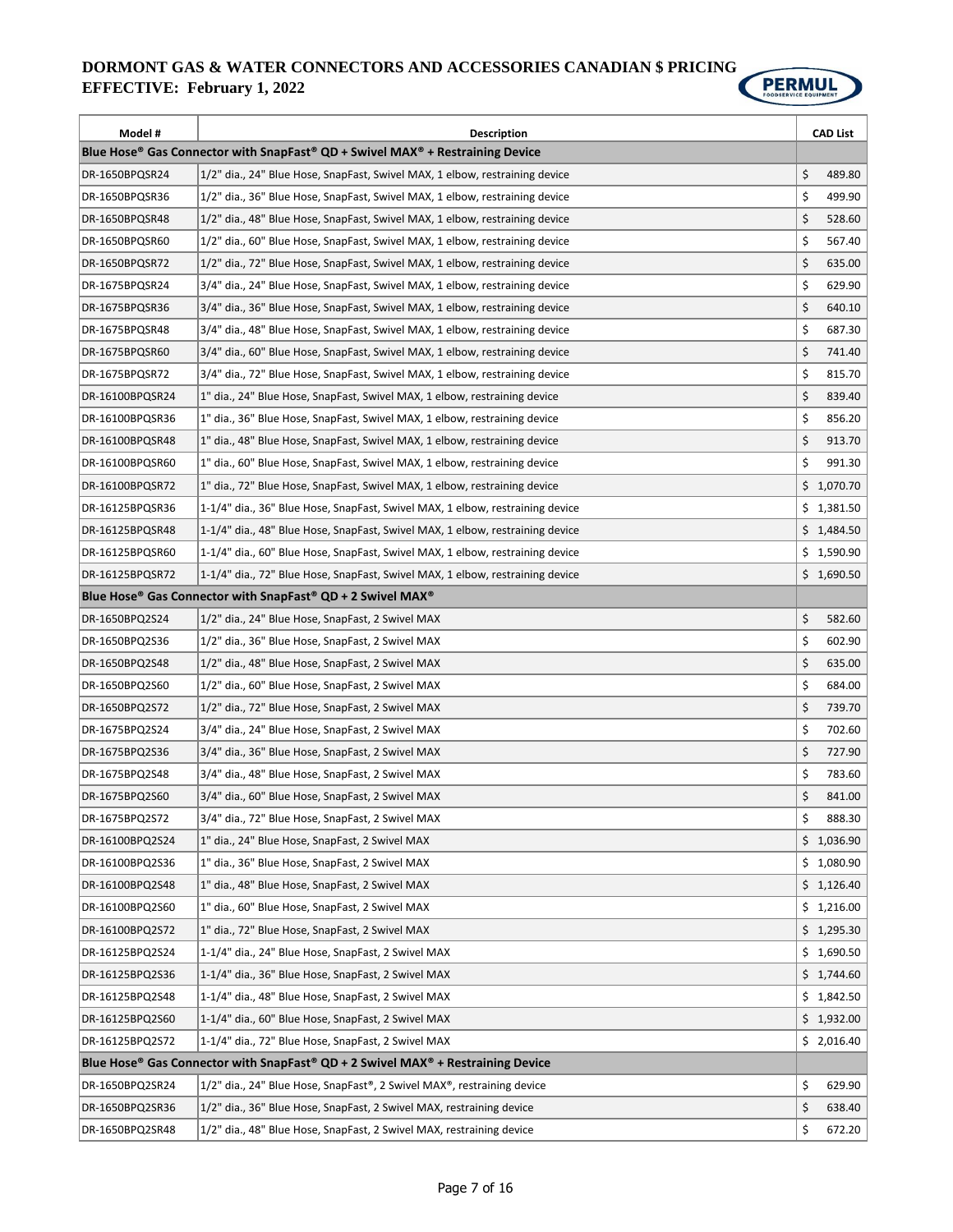

| Model #          | <b>Description</b>                                                     | <b>CAD List</b> |
|------------------|------------------------------------------------------------------------|-----------------|
| DR-1650BPQ2SR60  | 1/2" dia., 60" Blue Hose, SnapFast, 2 Swivel MAX, restraining device   | \$<br>717.80    |
| DR-1650BPQ2SR72  | 1/2" dia., 72" Blue Hose, SnapFast, 2 Swivel MAX, restraining device   | \$<br>775.20    |
| DR-1675BPQ2SR24  | 3/4" dia., 24" Blue Hose, SnapFast, 2 Swivel MAX, restraining device   | \$<br>739.70    |
| DR-1675BPQ2SR36  | 3/4" dia., 36" Blue Hose, SnapFast, 2 Swivel MAX, restraining device   | \$<br>775.20    |
| DR-1675BPQ2SR48  | 3/4" dia., 48" Blue Hose, SnapFast, 2 Swivel MAX, restraining device   | \$<br>832.60    |
| DR-1675BPQ2SR60  | 3/4" dia., 60" Blue Hose, SnapFast, 2 Swivel MAX, restraining device   | \$<br>879.90    |
| DR-1675BPQ2SR72  | 3/4" dia., 72" Blue Hose, SnapFast, 2 Swivel MAX, restraining device   | \$<br>917.00    |
| DR-16100BPQ2SR24 | 1" dia., 24" Blue Hose, SnapFast, 2 Swivel MAX, restraining device     | \$1,092.70      |
| DR-16100BPQ2SR36 | 1" dia., 36" Blue Hose, SnapFast, 2 Swivel MAX, restraining device     | \$1,126.40      |
| DR-16100BPQ2SR48 | 1" dia., 48" Blue Hose, SnapFast, 2 Swivel MAX, restraining device     | \$1,183.90      |
| DR-16100BPQ2SR60 | 1" dia., 60" Blue Hose, SnapFast, 2 Swivel MAX, restraining device     | \$1,258.20      |
| DR-16100BPQ2SR72 | 1" dia., 72" Blue Hose, SnapFast, 2 Swivel MAX, restraining device     | \$1,342.60      |
| DR-16125BPQ2SR24 | 1-1/4" dia., 24" Blue Hose, SnapFast, 2 Swivel MAX, restraining device | \$1,700.70      |
| DR-16125BPQ2SR36 | 1-1/4" dia., 36" Blue Hose, SnapFast, 2 Swivel MAX, restraining device | \$1,790.20      |
| DR-16125BPQ2SR48 | 1-1/4" dia., 48" Blue Hose, SnapFast, 2 Swivel MAX, restraining device | \$1,886.40      |
| DR-16125BPQ2SR60 | 1-1/4" dia., 60" Blue Hose, SnapFast, 2 Swivel MAX, restraining device | \$1,977.60      |
| DR-16125BPQ2SR72 | 1-1/4" dia., 72" Blue Hose, SnapFast, 2 Swivel MAX, restraining device | \$2,084.00      |
|                  | Blue Hose® Gas Connector with Safety Quik® Valve/QD                    |                 |
| DR-1650BPCF24    | 1/2" dia., 24" Blue Hose, Safety Quik, 1 elbow                         | \$<br>410.40    |
| DR-1650BPCF36    | 1/2" dia., 36" Blue Hose, Safety Quik, 1 elbow                         | \$<br>434.00    |
| DR-1650BPCF48    | 1/2" dia., 48" Blue Hose, Safety Quik, 1 elbow                         | \$<br>445.90    |
| DR-1650BPCF60    | 1/2" dia., 60" Blue Hose, Safety Quik, 1 elbow                         | \$<br>494.80    |
| DR-1650BPCF72    | 1/2" dia., 72" Blue Hose, Safety Quik, 1 elbow                         | \$<br>545.50    |
| DR-1675BPCF24    | 3/4" dia., 24" Blue Hose, Safety Quik, 1 elbow                         | \$<br>532.00    |
| DR-1675BPCF36    | 3/4" dia., 36" Blue Hose, Safety Quik, 1 elbow                         | \$<br>567.40    |
| DR-1675BPCF48    | 3/4" dia., 48" Blue Hose, Safety Quik, 1 elbow                         | \$<br>621.50    |
| DR-1675BPCF60    | 3/4" dia., 60" Blue Hose, Safety Quik, 1 elbow                         | \$<br>675.50    |
| DR-1675BPCF72    | 3/4" dia., 72" Blue Hose, Safety Quik, 1 elbow                         | \$<br>727.90    |
| DR-16100BPCF24   | 1" dia., 24" Blue Hose, Safety Quik, 1 elbow                           | \$<br>662.00    |
| DR-16100BPCF48   | 1" dia., 36" Blue Hose, Safety Quik, 1 elbow                           | \$<br>768.40    |
| DR-16100BPCF36   | 1" dia., 48" Blue Hose, Safety Quik, 1 elbow                           | \$<br>704.30    |
| DR-16100BPCF60   | 1" dia., 60" Blue Hose, Safety Quik, 1 elbow                           | \$<br>836.00    |
| DR-16100BPCF72   | 1" dia., 72" Blue Hose, Safety Quik, 1 elbow                           | \$<br>900.10    |
|                  | Blue Hose® Gas Connector with Safety Quik® Valve/QD + Swivel MAX®      |                 |
| DR-1650BPCFS24   | 1/2" dia., 24" Blue Hose, Safety Quik, Swivel MAX, 1 elbow             | \$<br>527.90    |
| DR-1650BPCFS36   | 1/2" dia., 36" Blue Hose, Safety Quik, Swivel MAX, 1 elbow             | \$<br>565.70    |
| DR-1650BPCFS48   | 1/2" dia., 48" Blue Hose, Safety Quik, Swivel MAX, 1 elbow             | \$<br>592.80    |
| DR-1650BPCFS60   | 1/2" dia., 60" Blue Hose, Safety Quik, Swivel MAX, 1 elbow             | \$<br>640.10    |
| DR-1650BPCFS72   | 1/2" dia., 72" Blue Hose, Safety Quik, Swivel MAX, 1 elbow             | \$<br>692.40    |
| DR-1675BPCFS24   | 3/4" dia., 24" Blue Hose, Safety Quik, Swivel MAX, 1 elbow             | \$<br>648.50    |
| DR-1675BPCFS36   | 3/4" dia., 36" Blue Hose, Safety Quik, Swivel MAX, 1 elbow             | \$<br>700.80    |
| DR-1675BPCFS48   | 3/4" dia., 48" Blue Hose, Safety Quik, Swivel MAX, 1 elbow             | \$<br>753.20    |
| DR-1675BPCFS60   | 3/4" dia., 60" Blue Hose, Safety Quik, Swivel MAX, 1 elbow             | \$<br>802.20    |
| DR-1675BPCFS72   | 3/4" dia., 72" Blue Hose, Safety Quik, Swivel MAX, 1 elbow             | \$<br>849.50    |
| DR-16100BPCFS24  | 1" dia., 24" Blue Hose, Safety Quik, Swivel MAX, 1 elbow               | \$<br>908.60    |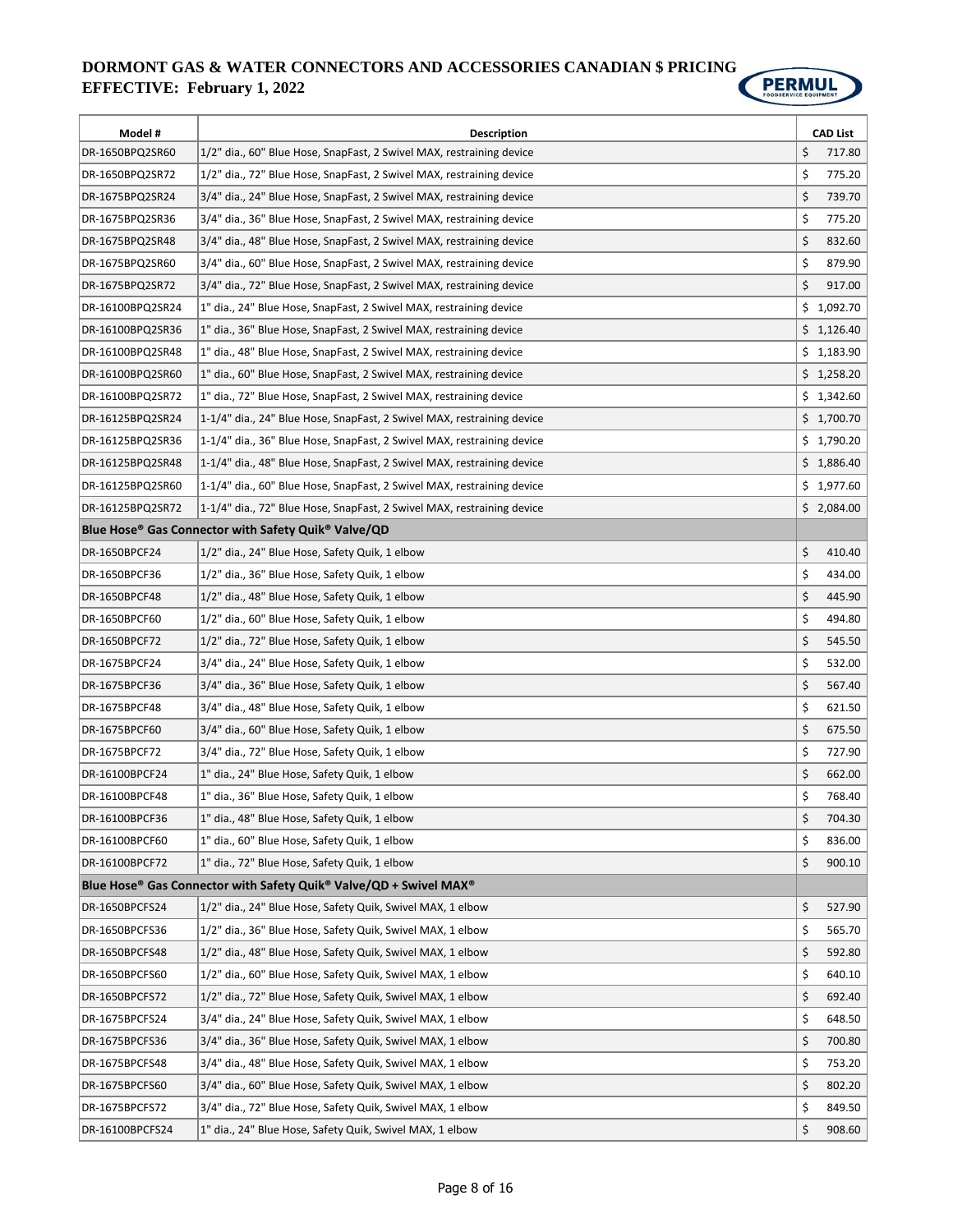

| Model #          | Description                                                                                                             | <b>CAD List</b> |
|------------------|-------------------------------------------------------------------------------------------------------------------------|-----------------|
| DR-16100BPCFS36  | 1" dia., 36" Blue Hose, Safety Quik, Swivel MAX, 1 elbow                                                                | \$<br>969.40    |
| DR-16100BPCFS48  | 1" dia., 48" Blue Hose, Safety Quik, Swivel MAX, 1 elbow                                                                | \$1,036.90      |
| DR-16100BPCFS72  | 1" dia., 72" Blue Hose, Safety Quik, Swivel MAX, 1 elbow                                                                | \$1,167.00      |
|                  | Blue Hose® Gas Connector with Safety Quik® Valve/QD + 2 Swivel MAX®                                                     |                 |
| DR-1650BPCF2S24  | 1/2" dia., 24" Blue Hose, Safety Quik, 2 Swivel MAX                                                                     | \$<br>662.00    |
| DR-1650BPCF2S36  | 1/2" dia., 36" Blue Hose, Safety Quik, 2 Swivel MAX                                                                     | \$<br>699.20    |
| DR-1650BPCF2S48  | 1/2" dia., 48" Blue Hose, Safety Quik, 2 Swivel MAX                                                                     | \$<br>734.60    |
| DR-1650BPCF2S60  | 1/2" dia., 60" Blue Hose, Safety Quik, 2 Swivel MAX                                                                     | \$<br>788.70    |
| DR-1650BPCF2S72  | 1/2" dia., 72" Blue Hose, Safety Quik, 2 Swivel MAX                                                                     | \$<br>854.60    |
| DR-1675BPCF2S24  | 3/4" dia., 24" Blue Hose, Safety Quik, 2 Swivel MAX                                                                     | \$<br>787.00    |
| DR-1675BPCF2S36  | 3/4" dia., 36" Blue Hose, Safety Quik, 2 Swivel MAX                                                                     | \$<br>841.00    |
| DR-1675BPCF2S48  | 3/4" dia., 48" Blue Hose, Safety Quik, 2 Swivel MAX                                                                     | \$<br>881.50    |
| DR-1675BPCF2S60  | 3/4" dia., 60" Blue Hose, Safety Quik, 2 Swivel MAX                                                                     | \$<br>939.00    |
| DR-1675BPCF2S72  | 3/4" dia., 72" Blue Hose, Safety Quik, 2 Swivel MAX                                                                     | \$<br>996.40    |
| DR-16100BPCF2S24 | 1" dia., 24" Blue Hose, Safety Quik, 2 Swivel MAX                                                                       | \$1,172.00      |
| DR-16100BPCF2S36 | 1" dia., 36" Blue Hose, Safety Quik, 2 Swivel MAX                                                                       | \$1,239.60      |
| DR-16100BPCF2S48 | 1" dia., 48" Blue Hose, Safety Quik, 2 Swivel MAX                                                                       | \$1,307.10      |
| DR-16100BPCF2S60 | 1" dia., 60" Blue Hose, Safety Quik, 2 Swivel MAX                                                                       | \$1,393.30      |
| DR-16100BPCF2S72 | 1" dia., 72" Blue Hose, Safety Quik, 2 Swivel MAX                                                                       | \$1,467.60      |
|                  | <b>ReliaGuard Gas Connectors (Hose only) for Canada</b>                                                                 |                 |
| DR-CANRG50BP36   | ReliaGuard Gas Connector -- 1/2" dia., 36" L                                                                            | \$<br>206.40    |
| DR-CANRG50BP48   | ReliaGuard Gas Connector -- 1/2" dia., 48" L                                                                            | \$<br>216.30    |
| DR-CANRG50BP60   | ReliaGuard Gas Connector -- 1/2" dia., 60" L                                                                            | \$<br>226.30    |
| DR-CANRG75BP36   | ReliaGuard Gas Connector -- 3/4" dia., 36" L                                                                            | \$<br>226.30    |
| DR-CANRG75BP48   | ReliaGuard Gas Connector -- 3/4" dia., 48" L                                                                            | \$<br>239.70    |
| DR-CANRG75BP60   | ReliaGuard Gas Connector -- 3/4" dia., 60" L                                                                            | \$<br>253.00    |
| DR-CANRG100BP36  | ReliaGuard Gas Connector -- 1" dia., 36" L                                                                              | \$<br>312.90    |
| DR-CANRG100BP48  | ReliaGuard Gas Connector -- 1" dia., 48" L                                                                              | \$<br>329.50    |
| DR-CANRG100BP60  | ReliaGuard Gas Connector -- 1" dia., 60" L                                                                              | \$<br>359.50    |
|                  | ReliaGuard Gas Connector Kits (Standard Snap, two 90 deg FxF elbows and two nipples) for Canada                         |                 |
| DR-CANRG5036     | 1/2" dia., 36" ReliaGuard, Standard Snap quick disconnect, full port valve, 2 FxF elbows, 2 nipples, restraining device | \$<br>316.20    |
| DR-CANRG5048     | 1/2" dia., 48" ReliaGuard, Standard Snap quick disconnect, full port valve, 2 FxF elbows, 2 nipples, restraining device | \$<br>329.50    |
| DR-CANRG5060     | 1/2" dia., 60" ReliaGuard, Standard Snap quick disconnect, full port valve, 2 FxF elbows, 2 nipples, restraining device | \$<br>349.50    |
| DR-CANRG7536     | 3/4" dia., 36" ReliaGuard, Standard Snap quick disconnect, full port valve, 2 FxF elbows, 2 nipples, restraining device | \$<br>346.20    |
| DR-CANRG7548     | 3/4" dia., 48" ReliaGuard, Standard Snap quick disconnect, full port valve, 2 FxF elbows, 2 nipples, restraining device | \$<br>366.10    |
| DR-CANRG7560     | 3/4" dia., 60" ReliaGuard, Standard Snap quick disconnect, full port valve, 2 FxF elbows, 2 nipples, restraining device | \$<br>386.10    |
| DR-CANRG10036    | 1" dia., 36" ReliaGuard, Standard Snap quick disconnect, full port valve, 2 FxF elbows, 2 nipples, restraining device   | \$<br>582.50    |
| DR-CANRG10048    | 1" dia., 48" ReliaGuard, Standard Snap quick disconnect, full port valve, 2 FxF elbows, 2 nipples, restraining device   | \$<br>612.40    |
| DR-CANRG10060    | 1" dia., 60" ReliaGuard, Standard Snap quick disconnect, full port valve, 2 FxF elbows, 2 nipples, restraining device   | \$<br>659.00    |
|                  | ReliaGuard Gas Connector Kits (Standard Snap and single swivel) for Canada                                              |                 |
| DR-CANRG50S36    | 1/2" dia., 36" ReliaGuard, Standard Snap, SwivelGuard, 1 FxF elbow, 1 nipple, restraining device                        | \$<br>456.00    |
| DR-CANRG50S48    | 1/2" dia., 48" ReliaGuard, Standard Snap, SwivelGuard, 1 FxF elbow, 1 nipple, restraining device                        | \$<br>479.30    |
| DR-CANRG50S60    | 1/2" dia., 60" ReliaGuard, Standard Snap, SwivelGuard, 1 FxF elbow, 1 nipple, restraining device                        | \$<br>499.30    |
| DR-CANRG75S36    | 3/4" dia., 36" ReliaGuard, Standard Snap, SwivelGuard, 1 FxF elbow, 1 nipple, restraining device                        | \$<br>486.00    |
| DR-CANRG75S48    | 3/4" dia., 48" ReliaGuard, Standard Snap, SwivelGuard, 1 FxF elbow, 1nipple, restraining device                         | \$<br>505.90    |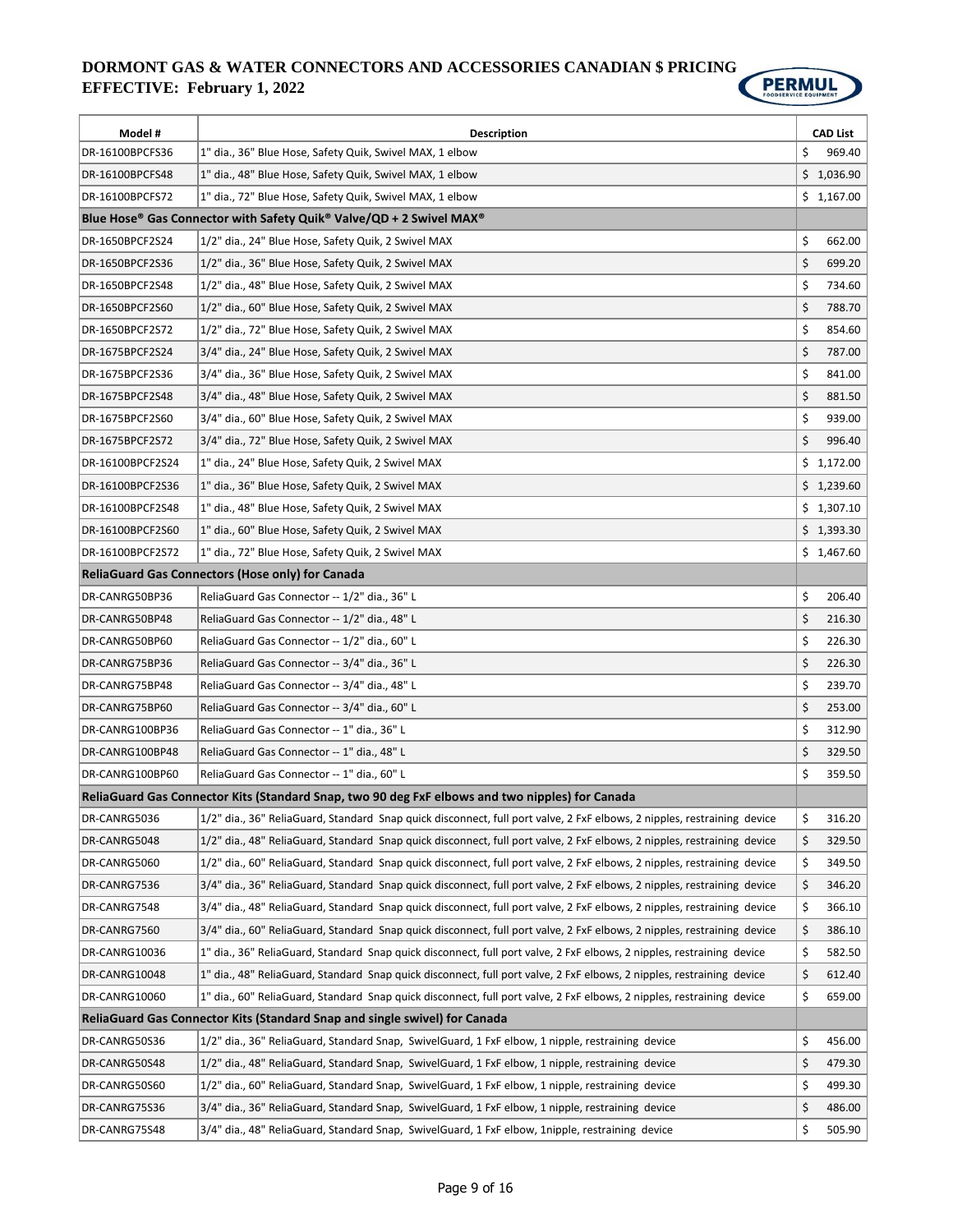

| Model #         | <b>Description</b>                                                                               | <b>CAD List</b> |
|-----------------|--------------------------------------------------------------------------------------------------|-----------------|
| DR-CANRG75S60   | 3/4" dia., 60" ReliaGuard, Standard Snap, SwivelGuard, 1 FxF elbow, 1 nipple, restraining device | \$<br>522.60    |
| DR-CANRG100S36  | 1" dia., 36" ReliaGuard, Standard Snap, SwivelGuard, 1 FxF elbow, 1 nipple, restraining device   | \$<br>752.20    |
| DR-CANRG100S48  | 1" dia., 48" ReliaGuard, Standard Snap, SwivelGuard, 1 FxF elbow, 1 nipple, restraining device   | \$<br>782.20    |
| DR-CANRG100S60  | 1" dia., 60" ReliaGuard, Standard Snap, SwivelGuard, 1 FxF elbow, 1 nipple, restraining device   | \$<br>848.80    |
|                 | ReliaGuard Gas Connector Kits (Standard Snap and Double swivel) for Canada                       |                 |
| DR-CANRG502S36  | 1/2" dia., 36" ReliaGuard, Standard Snap, 2 SwivelGuard, restraining device                      | \$<br>552.50    |
| DR-CANRG502S48  | 1/2" dia., 48" ReliaGuard, Standard Snap, 2 SwivelGuard, restraining device                      | \$<br>595.80    |
| DR-CANRG502S60  | 1/2" dia., 60" ReliaGuard, Standard Snap, 2 SwivelGuard, restraining device                      | \$<br>609.10    |
| DR-CANRG752S36  | 3/4" dia., 36" ReliaGuard, Standard Snap, 2 SwivelGuard, restraining device                      | \$<br>592.50    |
| DR-CANRG752S48  | 3/4" dia., 48" ReliaGuard, Standard Snap, 2 SwivelGuard, restraining device                      | \$<br>615.80    |
| DR-CANRG752S60  | 3/4" dia., 60" ReliaGuard, Standard Snap, 2 SwivelGuard, restraining device                      | \$<br>639.10    |
| DR-CANRG1002S36 | 1" dia., 36" ReliaGuard, Standard Snap, 2 SwivelGuard, restraining device                        | \$<br>938.60    |
| DR-CANRG1002S48 | 1" dia., 48" ReliaGuard, Standard Snap, 2 SwivelGuard, restraining device                        | \$<br>978.60    |
| DR-CANRG1002S60 | 1" dia., 60" ReliaGuard, Standard Snap, 2 SwivelGuard, restraining device                        | \$1,005.20      |
|                 | Stationary Gas Connector Kits - NOT APPROVED FOR COMMERCIAL APPLICATIONS AS PER TSSA STANDARDS   |                 |
| DR-1650NPKIT24  | Stationary Gas Connector Kit, 1/2" dia., 24" L, full port valve, 2 elbows                        | $***$           |
| DR-1650NPKIT36  | Stationary Gas Connector Kit, 1/2" dia., 36" L, full port valve, 2 elbows                        | $***$           |
| DR-1650NPKIT48  | Stationary Gas Connector Kit, 1/2" dia., 48" L, full port valve, 2 elbows                        | $***$           |
| DR-1650NPKIT60  | Stationary Gas Connector Kit, 1/2" dia., 60" L, full port valve, 2 elbows                        | $\ast\ast$      |
| DR-1650NPKIT72  | Stationary Gas Connector Kit, 1/2" dia., 72" L, full port valve, 2 elbows                        | $***$           |
| DR-1675NPKIT24  | Stationary Gas Connector Kit, 3/4" dia., 24" L, full port valve, 2 elbows                        | $***$           |
| DR-1675NPKIT36  | Stationary Gas Connector Kit, 3/4" dia., 36" L, full port valve, 2 elbows                        | $***$           |
| DR-1675NPKIT48  | Stationary Gas Connector Kit, 3/4" dia., 48" L, full port valve, 2 elbows                        | $***$           |
| DR-1675NPKIT60  | Stationary Gas Connector Kit, 3/4" dia., 60" L, full port valve, 2 elbows                        | $***$           |
| DR-1675NPKIT72  | Stationary Gas Connector Kit, 3/4" dia., 72" L, full port valve, 2 elbows                        | $***$           |
| DR-16100NPKIT24 | Stationary Gas Connector Kit, 1" dia., 24" L, full port valve, 2 elbows                          | $***$           |
| DR-16100NPKIT36 | Stationary Gas Connector Kit, 1" dia., 36" L, full port valve, 2 elbows                          | $***$           |
| DR-16100NPKIT48 | Stationary Gas Connector Kit, 1" dia., 48" L, full port valve, 2 elbows                          | $***$           |
| DR-16100NPKIT60 | Stationary Gas Connector Kit, 1" dia., 60" L, full port valve, 2 elbows                          | $***$           |
| DR-16100NPKIT72 | Stationary Gas Connector Kit, 1" dia., 72" L, full port valve, 2 elbows                          | $***$           |
| DR-16125NPKIT24 | Stationary Gas Connector Kit, 1-1/4" dia., 24" L, full port valve, 2 elbows                      |                 |
| DR-16125NPKIT36 | Stationary Gas Connector Kit, 1-1/4" dia., 36" L, full port valve, 2 elbows                      | $***$           |
| DR-16125NPKIT48 | Stationary Gas Connector Kit, 1-1/4" dia., 48" L, full port valve, 2 elbows                      | $***$           |
| DR-16125NPKIT60 | Stationary Gas Connector Kit, 1-1/4" dia., 60" L, full port valve, 2 elbows                      | $***$           |
| DR-16125NPKIT72 | Stationary Gas Connector Kit, 1-1/4" dia., 72" L, full port valve, 2 elbows                      | $***$           |
|                 | Stationary Gas Connectors - NOT APPROVED FOR COMMERCIAL APPLICATIONS AS PER TSSA STANDARDS       |                 |
| DR-1650NPFS24   | Stationary Gas Connector, 1/2" dia., 24" L                                                       | $***$           |
| DR-1650NPFS36   | Stationary Gas Connector, 1/2" dia., 36" L                                                       | $***$           |
| DR-1650NPFS48   | Stationary Gas Connector, 1/2" dia., 48" L                                                       | $***$           |
| DR-1650NPFS60   | Stationary Gas Connector, 1/2" dia., 60" L                                                       | $***$           |
| DR-1650NPFS72   | Stationary Gas Connector, 1/2" dia., 72" L                                                       | $***$           |
| DR-1675NPFS24   | Stationary Gas Connector, 3/4" dia., 24" L                                                       | $***$           |
| DR-1675NPFS36   | Stationary Gas Connector, 3/4" dia., 36" L                                                       | $***$           |
| DR-1675NPFS48   | Stationary Gas Connector, 3/4" dia., 48" L                                                       | $***$           |
| DR-1675NPFS60   | Stationary Gas Connector, 3/4" dia., 60" L                                                       | $***$           |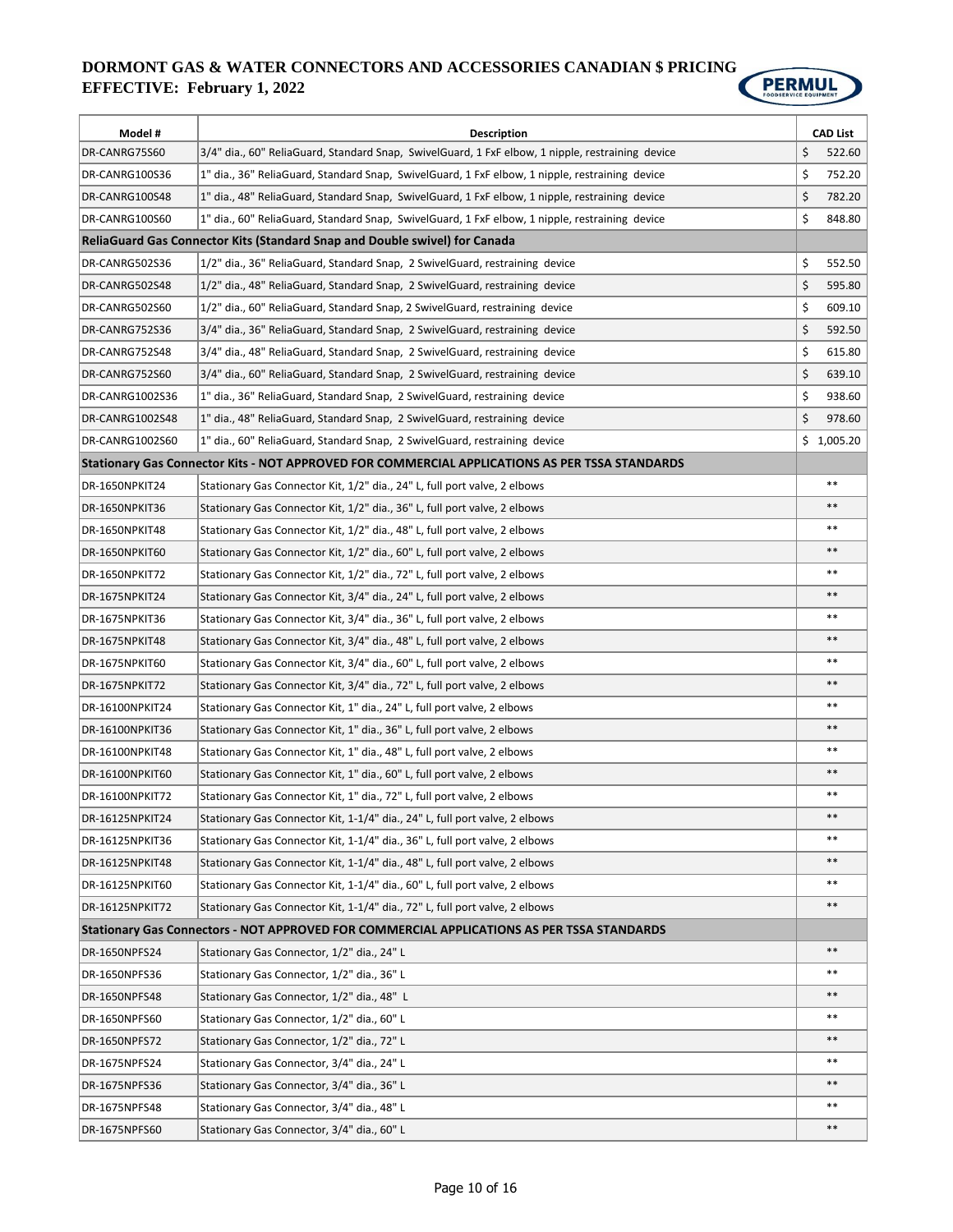

| Model #                                         | <b>Description</b>                                                                                         | <b>CAD List</b> |
|-------------------------------------------------|------------------------------------------------------------------------------------------------------------|-----------------|
| DR-1675NPFS72                                   | Stationary Gas Connector, 3/4" dia., 72" L                                                                 | $***$           |
| DR-16100NPFS24                                  | Stationary Gas Connector, 1" dia., 24" L                                                                   | $***$           |
| DR-16100NPFS36                                  | Stationary Gas Connector, 1" dia., 36" L                                                                   | $***$           |
| DR-16100NPFS48                                  | Stationary Gas Connector, 1" dia., 48" L                                                                   | $***$           |
| DR-16100NPFS60                                  | Stationary Gas Connector, 1" dia., 60" L                                                                   | $***$           |
| DR-16100NPFS72                                  | Stationary Gas Connector, 1" dia., 72" L                                                                   | $***$           |
| DR-16125NPFS24                                  | Stationary Gas Connector, 1-1/4" dia., 24" L                                                               | $***$           |
| DR-16125NPFS36                                  | Stationary Gas Connector, 1-1/4" dia., 36" L                                                               | $***$           |
| DR-16125NPFS48                                  | Stationary Gas Connector, 1-1/4" dia., 48" L                                                               | $***$           |
| DR-16125NPFS60                                  | Stationary Gas Connector, 1-1/4" dia., 60" L                                                               | $***$           |
| DR-16125NPFS72                                  | Stationary Gas Connector, 1-1/4" dia., 72" L                                                               | $***$           |
| <b>Stationary Gas Connector Kits for Canada</b> |                                                                                                            |                 |
| DR-CAN1650BPEV24                                | Stationary Gas Connector Kit for Canada, 1/2" dia., 24" L, full port valve, 2 threaded nipples, 2 elbows   | \$<br>231.40    |
| DR-CAN1650BPEV36                                | Stationary Gas Connector Kit for Canada, 1/2" dia., 36" L, full port valve, 2 threaded nipples, 2 elbows   | \$<br>244.90    |
| DR-CAN1650BPEV48                                | Stationary Gas Connector Kit for Canada, 1/2" dia., 48" L, full port valve, 2 threaded nipples, 2 elbows   | \$<br>271.90    |
| DR-CAN1650BPEV60                                | Stationary Gas Connector Kit for Canada, 1/2" dia., 60" L, full port valve, 2 threaded nipples, 2 elbows   | \$<br>352.90    |
| DR-CAN1650BPEV72                                | Stationary Gas Connector Kit for Canada, 1/2" dia., 72" L, full port valve, 2 threaded nipples, 2 elbows   | \$<br>364.80    |
| DR-CAN1675BPEV24                                | Stationary Gas Connector Kit for Canada, 3/4" dia., 24" L, full port valve, 2 threaded nipples, 2 elbows   | \$<br>297.20    |
| DR-CAN1675BPEV36                                | Stationary Gas Connector Kit for Canada, 3/4" dia., 36" L, full port valve, 2 threaded nipples, 2 elbows   | \$<br>326.00    |
| DR-CAN1675BPEV48                                | Stationary Gas Connector Kit for Canada, 3/4" dia., 48" L, full port valve, 2 threaded nipples, 2 elbows   | \$<br>368.20    |
| DR-CAN1675BPEV60                                | Stationary Gas Connector Kit for Canada, 3/4" dia., 60" L, full port valve, 2 threaded nipples, 2 elbows   | \$<br>418.80    |
| DR-CAN1675BPEV72                                | Stationary Gas Connector Kit for Canada, 3/4" dia., 72" L, full port valve, 2 threaded nipples, 2 elbows   | \$<br>466.10    |
| DR-CAN16100BPEV36                               | Stationary Gas Connector Kit for Canada, 1" dia., 36" L, full port valve, 2 threaded nipples, 2 elbows     | \$<br>385.10    |
| DR-CAN16100BPEV48                               | Stationary Gas Connector Kit for Canada, 1" dia., 48" L, full port valve, 2 threaded nipples, 2 elbows     | \$<br>440.80    |
| DR-CAN16125BPEV24                               | Stationary Gas Connector Kit for Canada, 1-1/4" dia., 24" L, full port valve, 2 threaded nipples, 2 elbows | \$<br>469.50    |
| DR-CAN16125BPEV36                               | Stationary Gas Connector Kit for Canada, 1-1/4" dia., 36" L, full port valve, 2 threaded nipples, 2 elbows | \$<br>525.20    |
| DR-CAN16125BPEV48                               | Stationary Gas Connector Kit for Canada, 1-1/4" dia., 48" L, full port valve, 2 threaded nipples, 2 elbows | \$<br>614.70    |
| DR-CAN16125BPEV60                               | Stationary Gas Connector Kit for Canada, 1-1/4" dia., 60" L, full port valve, 2 threaded nipples, 2 elbows | \$<br>707.60    |
| DR-CAN16125BPEV72                               | Stationary Gas Connector Kit for Canada, 1-1/4" dia., 72" L, full port valve, 2 threaded nipples, 2 elbows | \$<br>798.80    |
| <b>Portable Outdoor Gas Connectors</b>          |                                                                                                            |                 |
| DR-20D-10QD                                     | Portable Outdoor NG/LP Gas Connector, 10' L, 3/8" F flare x 3/8" F NPT QD                                  | \$<br>196.80    |
| DR-20D-12QD                                     | Portable Outdoor NG/LP Gas Connector, 12' L, 3/8" F flare x 3/8" F NPT QD                                  | \$<br>206.60    |
| DR-30D-10QD                                     | Portable Outdoor NG/LP Gas Connector, 10' L, 1/2" F flare x 1/2" F NPT QD                                  | \$<br>259.10    |
| DR-30D-12QD                                     | Portable Outdoor NG/LP Gas Connector, 12' L, 1/2" F flare x 1/2" F NPT QD                                  | \$<br>268.90    |
| <b>Convertible Regulators</b>                   |                                                                                                            |                 |
| DR-RV47CL-33                                    | 3/8" Convertible Gas Regulator, Natural and LP Gas, 125,000 BTU                                            | \$<br>71.20     |
| DR-RV48CL-32                                    | 1/2" Convertible Gas Regulator, Natural and LP Gas, 230,000 BTU                                            | \$<br>76.90     |
| DR-RV48CL-42                                    | 3/4" Convertible Gas Regulator, Natural and LP Gas, 250,000 BTU                                            | \$<br>76.90     |
| <b>Regulators for Natural Gas</b>               |                                                                                                            |                 |
| DR-RV47LNG-22                                   | 3/8" Natural Gas Regulator, 125,000 BTU                                                                    | \$<br>65.40     |
| DR-RV61LNG-52                                   | 1" Natural Gas Regulator, 1,100,000 BTU                                                                    | \$<br>253.90    |
| DR-RV61LNG-62                                   | 1-1/4" Natural Gas Regulator, 1,100,000 BTU                                                                | \$<br>253.90    |
| DR-RV81LNG-72                                   | 1-1/2" Natural Gas Regulator, 2,500,000 BTU                                                                | \$<br>542.40    |
| DR-R48N32-0306-3.5                              | 1/2" Natural Gas Regulator, 230,000 BTU                                                                    | \$<br>69.20     |
| DR-R48N42-0306-3.5                              | 3/4" Natural Gas Regulator, 250,000 BTU                                                                    | \$<br>69.20     |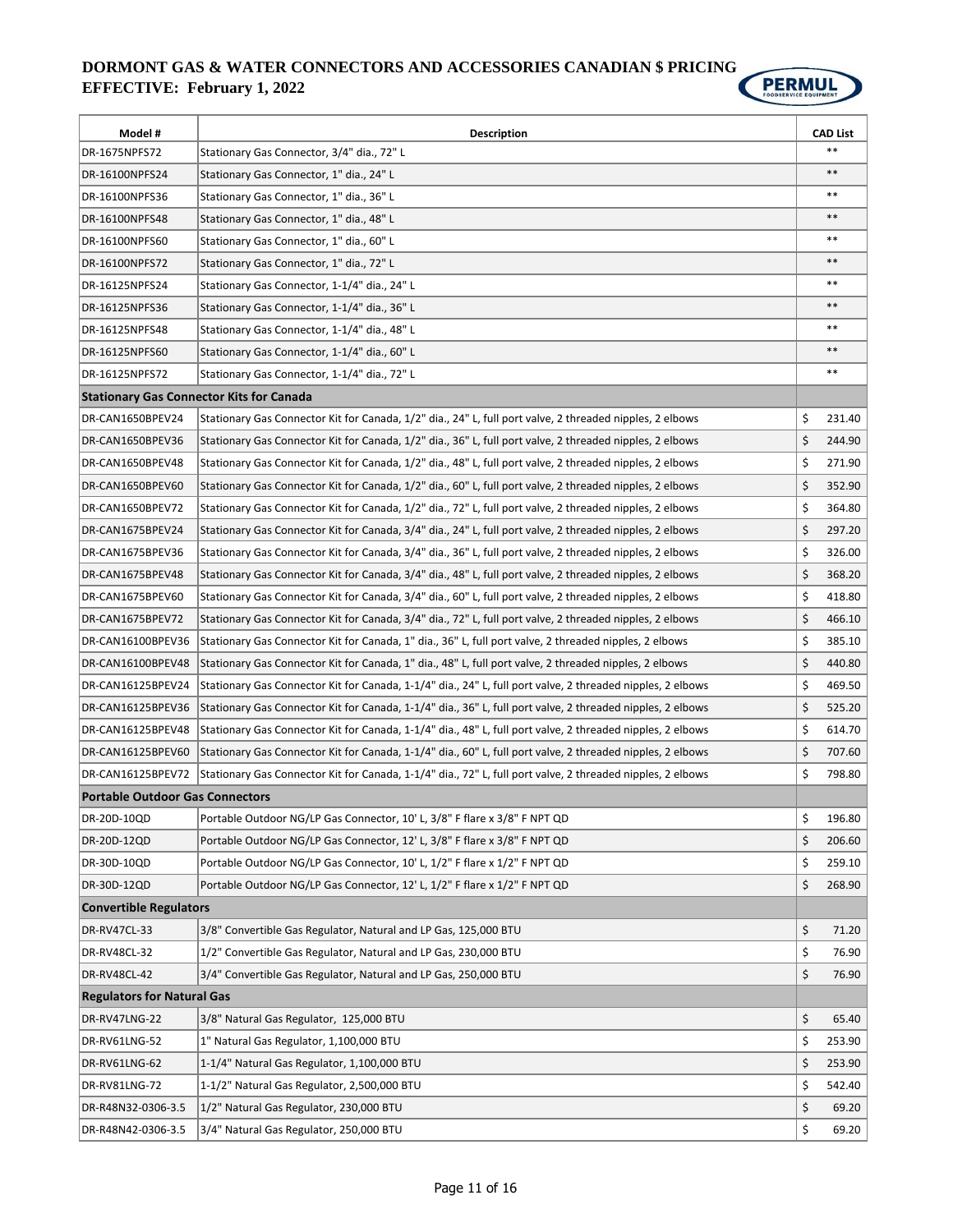

| Model #                                            | Description                                                          | <b>CAD List</b> |
|----------------------------------------------------|----------------------------------------------------------------------|-----------------|
| <b>Regulators for LP Gas</b>                       |                                                                      |                 |
| DR-RV47LLP-22                                      | 3/8" LP Gas Regulator, 200,000 BTU                                   | \$<br>65.40     |
| DR-RV61LLP-52                                      | 1" LP Gas Regulator, 1,760,000 BTU                                   | \$<br>253.90    |
| DR-RV61LLP-62                                      | 1-1/4" LP Gas Regulator, 1,760,000 BTU                               | \$<br>253.90    |
| DR-R48P32-0512-10                                  | 1/2" LP Gas Regulator, 368,000 BTU                                   | \$<br>69.20     |
| DR-R48P42-0512-10                                  | 3/4" LP Gas Regulator, 400,000 BTU                                   | \$<br>69.20     |
| <b>Bushings</b>                                    |                                                                      |                 |
| DR-70-4132                                         | $3/4$ " M NPT x $1/2$ " F NPT bushing                                | \$<br>12.00     |
| DR-70-5142                                         | 1" M NPT x 3/4" F NPT bushing                                        | \$<br>12.00     |
| DR-70-6152                                         | 1-1/4" M NPT x 1" F NPT bushing                                      | \$<br>14.40     |
| <b>Street Elbows: Male x Female</b>                |                                                                      |                 |
| <b>DR-050SE</b>                                    | 1/2" Male x Female 90° street elbow                                  | \$<br>10.10     |
| <b>DR-075SE</b>                                    | 3/4" Male x Female 90° street elbow                                  | \$<br>10.10     |
| <b>DR-100SE</b>                                    | 1" Male x Female 90° street elbow                                    | \$<br>12.00     |
| <b>DR-125SE</b>                                    | 1-1/4" Male x Female 90° street elbow                                | \$<br>16.40     |
| <b>Street Elbows: Female x Female</b>              |                                                                      |                 |
| <b>DR-050E</b>                                     | 1/2" Female x Female 90° elbow                                       | \$<br>8.20      |
| <b>DR-075E</b>                                     | 3/4" Female x Female 90° elbow                                       | \$<br>8.20      |
| <b>DR-100E</b>                                     | 1" Female x Female 90° elbow                                         | \$<br>12.00     |
| <b>DR-125E</b>                                     | 1-1/4" Female x Female 90° elbow                                     | \$<br>14.40     |
| <b>Straight Ball Valves: FIP x FIP (Full Port)</b> |                                                                      |                 |
| <b>DR-038FV</b>                                    | 3/8" FIP x 3/8" FIP (full port valve)                                | \$<br>43.20     |
| <b>DR-050FV</b>                                    | 1/2" FIP x 1/2" FIP (full port valve)                                | \$<br>35.50     |
| <b>DR-075FV</b>                                    | 3/4" FIP x 3/4" FIP (full port valve)                                | \$<br>43.90     |
| <b>DR-100FV</b>                                    | 1" FIP x 1" FIP (full port valve)                                    | \$<br>69.00     |
| <b>DR-125FV</b>                                    | 1-1/4" FIP x 1-1/4" FIP (full port valve)                            | \$<br>102.40    |
| <b>Threaded Couplers</b>                           |                                                                      |                 |
| <b>DR-050C</b>                                     | 1/2" NPS threaded coupler                                            | \$<br>10.10     |
| <b>DR-075C</b>                                     | 3/4" NPS threaded coupler                                            | \$<br>12.00     |
| <b>DR-100C</b>                                     | 1" NPS threaded coupler                                              | \$<br>14.40     |
| <b>Threaded Nipples</b>                            |                                                                      |                 |
| <b>DR-050SN</b>                                    | 1/2" threaded nipple                                                 | \$<br>8.20      |
| <b>DR-075SN</b>                                    | 3/4" threaded nipple                                                 | \$<br>8.20      |
| <b>DR-100SN</b>                                    | 1" threaded nipple                                                   | \$<br>8.20      |
| <b>DR-125SN</b>                                    | 1-1/4" threaded nipple                                               | \$<br>8.20      |
| Lead Free Swirl Hose™ Assemblies                   |                                                                      |                 |
| DR-71-1114-48                                      | Swirl Hose Assembly, 1/4" dia., 48" L, 1/4" M adapter x 1/4" F elbow | \$<br>88.50     |
| DR-71-1114-72                                      | Swirl Hose Assembly, 1/4" dia., 72" L, 1/4" M adapter x 1/4" F elbow | \$<br>96.80     |
| DR-71-1115-48                                      | Swirl Hose Assembly, 1/4" dia., 48" L, 1/4" M elbow x 1/4" 2-way QD  | \$<br>196.70    |
| DR-71-1115-72                                      | Swirl Hose Assembly, 1/4" dia., 72" L, 1/4" M elbow x 1/4" 2-way QD  | \$<br>203.30    |
| DR-71-1118-48                                      | Swirl Hose Assembly, 3/8" dia., 48" L, 1/4" M NPT x 1/4" F flare     | \$<br>96.80     |
| DR-71-1118-72                                      | Swirl Hose Assembly, 3/8" dia., 72" L, 1/4" M NPT x 1/4" F flare     | \$<br>103.30    |
| DR-71-1128-48                                      | Swirl Hose Assembly, 1/2" dia., 48" L, 1/4" M NPT x 3/8" F flare     | \$<br>96.80     |
| DR-71-1128-72                                      | Swirl Hose Assembly, 1/2" dia., 72" L, 1/4" M NPT x 3/8" F flare     | \$<br>103.30    |
| DR-72-2124-48                                      | Swirl Hose Assembly, 3/8" dia., 48" L, 3/8" M adapter x 3/8" F elbow | \$<br>119.70    |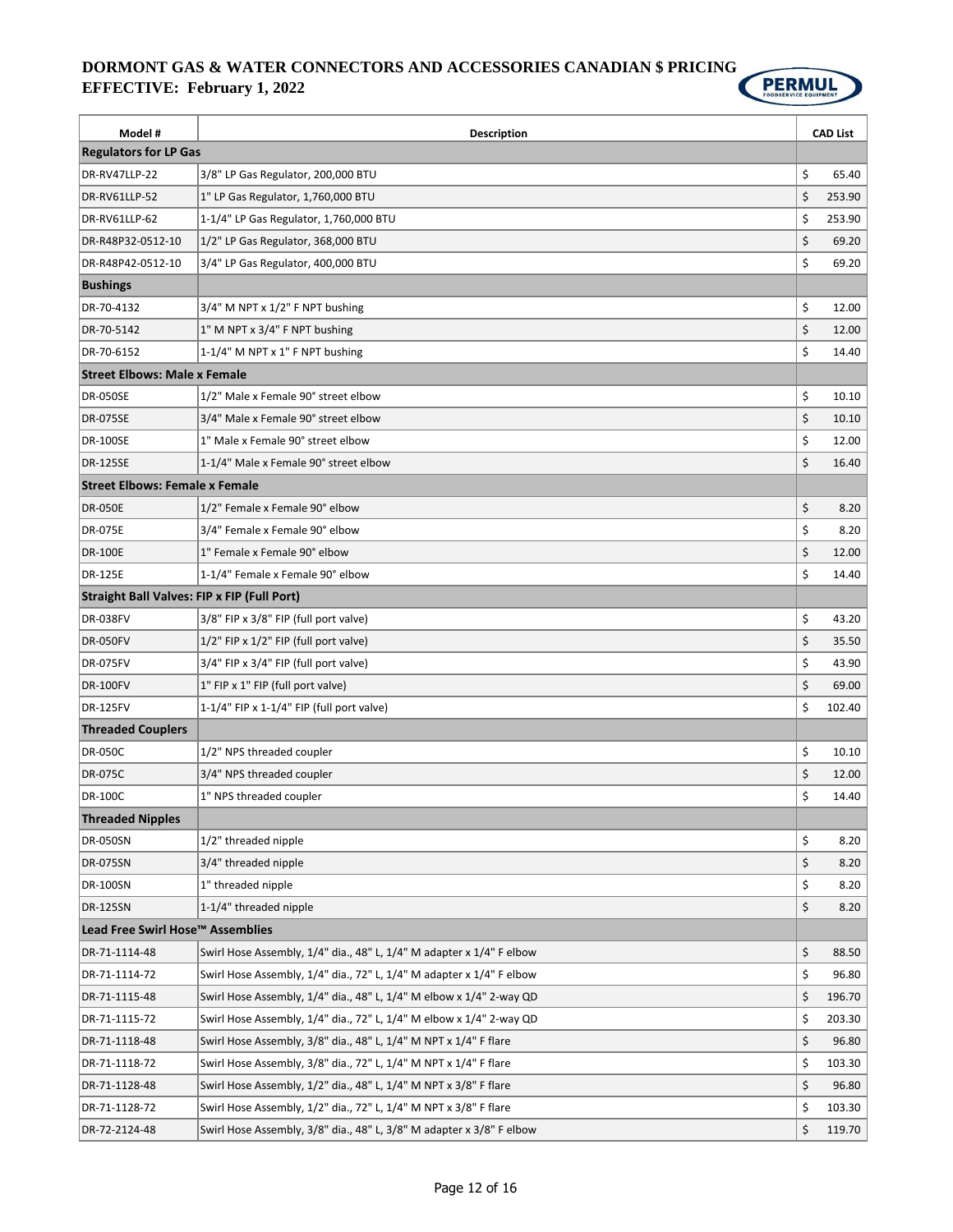

| Model #                                       | <b>Description</b>                                                   |    | <b>CAD List</b> |
|-----------------------------------------------|----------------------------------------------------------------------|----|-----------------|
| DR-72-2124-72                                 | Swirl Hose Assembly, 3/8" dia., 72" L, 3/8" M adapter x 3/8" F elbow | \$ | 136.10          |
| DR-72-2125-48                                 | Swirl Hose Assembly, 3/8" dia., 48" L, 3/8" M elbow x 3/8" 2-way QD  | \$ | 254.10          |
| DR-72-2125-72                                 | Swirl Hose Assembly, 3/8" dia., 72" L, 3/8" M elbow x 3/8" 2-way QD  | \$ | 270.50          |
| DR-73-3134-48                                 | Swirl Hose Assembly, 1/2" dia., 48" L, 1/2" M adapter x 1/2" M elbow | \$ | 195.10          |
| DR-73-3134-72                                 | Swirl Hose Assembly, 1/2" dia., 72" L, 1/2" M adapter x 1/2" M elbow | \$ | 226.30          |
| DR-73-3135-48                                 | Swirl Hose Assembly, 1/2" dia., 48" L, 1/2" M elbow x 1/2" 2-way QD  | \$ | 365.60          |
| DR-73-3135-72                                 | Swirl Hose Assembly, 1/2" dia., 72" L, 1/2" M elbow x 1/2" 2-way QD  | \$ | 388.60          |
| Lead Free Fittings for Swirl Hose™ Assemblies |                                                                      |    |                 |
| DR-LF90-1112                                  | $1/4$ " M NPT x $1/4$ " F flare fitting                              | \$ | 12.80           |
| DR-LF90-1122                                  | $1/4$ " M NPT x 3/8" F flare fitting                                 | \$ | 12.80           |
| DR-LF90-4142GH                                | 3/4 hose BIB garden hose adapter                                     | \$ | 14.60           |
|                                               | Lead Free Elbows for Swirl Hose™ Assemblies                          |    |                 |
| DR-LF95-1112                                  | 1/4" M NPT x 1/4" F NPT elbow                                        | \$ | 13.10           |
| DR-LF95-2122                                  | 3/8" M NPT x 3/8" F NPT elbow                                        | \$ | 15.40           |
| DR-LF95-3131                                  | $1/2$ " M NPT x $1/2$ " M NPT elbow                                  | \$ | 30.30           |
|                                               | Lead Free Coated Water Connectors with 2-Way Quick Disconnect        |    |                 |
| DR-W25BP2Q24                                  | Hi-PSI Water Connector, 1/4" dia., 24" L, 2-way QD                   | \$ | 295.50          |
| DR-W25BP2Q36                                  | Hi-PSI Water Connector, 1/4" dia., 36" L, 2-way QD                   | \$ | 327.60          |
| DR-W25BP2Q48                                  | Hi-PSI Water Connector, 1/4" dia., 48" L, 2-way QD                   | \$ | 361.40          |
| DR-W25BP2Q60                                  | Hi-PSI Water Connector, 1/4" dia., 60" L, 2-way QD                   | \$ | 398.60          |
| DR-W25BP2Q72                                  | Hi-PSI Water Connector, 1/4" dia., 72" L, 2-way QD                   | \$ | 437.40          |
| DR-W37BP2Q24                                  | Hi-PSI Water Connector, 3/8" dia., 24" L, 2-way QD                   | \$ | 344.50          |
| DR-W37BP2Q36                                  | Hi-PSI Water Connector, 3/8" dia., 36" L, 2-way QD                   | \$ | 364.80          |
| DR-W37BP2Q48                                  | Hi-PSI Water Connector, 3/8" dia., 48" L, 2-way QD                   | \$ | 407.00          |
| DR-W37BP2Q60                                  | Hi-PSI Water Connector, 3/8" dia., 60" L, 2-way QD                   | \$ | 449.20          |
| DR-W37BP2Q72                                  | Hi-PSI Water Connector, 3/8" dia., 72" L, 2-way QD                   | \$ | 496.50          |
| DR-W50BP2Q24                                  | Hi-PSI Water Connector, 1/2" dia., 24" L, 2-way QD                   | \$ | 374.90          |
| DR-W50BP2Q36                                  | Hi-PSI Water Connector, 1/2" dia., 36" L, 2-way QD                   | \$ | 405.30          |
| DR-W50BP2Q48                                  | Hi-PSI Water Connector, 1/2" dia., 48" L, 2-way QD                   | \$ | 445.90          |
| DR-W50BP2Q60                                  | Hi-PSI Water Connector, 1/2" dia., 60" L, 2-way QD                   | \$ | 491.50          |
| DR-W50BP2Q72                                  | Hi-PSI Water Connector, 1/2" dia., 72" L, 2-way QD                   | \$ | 542.10          |
| DR-W75BP2Q24                                  | Hi-PSI Water Connector, 3/4" dia., 24" L, 2-way QD                   | \$ | 567.40          |
| DR-W75BP2Q36                                  | Hi-PSI Water Connector, 3/4" dia., 36" L, 2-way QD                   | \$ | 591.10          |
| DR-W75BP2Q48                                  | Hi-PSI Water Connector, 3/4" dia., 48" L, 2-way QD                   | \$ | 648.50          |
| DR-W75BP2Q60                                  | Hi-PSI Water Connector, 3/4" dia., 60" L, 2-way QD                   | \$ | 707.60          |
| DR-W75BP2Q72                                  | Hi-PSI Water Connector, 3/4" dia., 72" L, 2-way QD                   | \$ | 770.10          |
| DR-W100BP2Q24                                 | Hi-PSI Water Connector, 1" dia., 24" L, 2-way QD                     | \$ | 746.50          |
| DR-W100BP2Q36                                 | Hi-PSI Water Connector, 1" dia., 36" L, 2-way QD                     | \$ | 785.30          |
| DR-W100BP2Q48                                 | Hi-PSI Water Connector, 1" dia., 48 L, 2-way QD                      | \$ | 852.90          |
| DR-W100BP2Q60                                 | Hi-PSI Water Connector, 1" dia., 60" L, 2-way QD                     | \$ | 923.80          |
| DR-W100BP2Q72                                 | Hi-PSI Water Connector, 1" dia., 72" L, 2-way QD                     | \$ | 994.70          |
| <b>Lead Free Coated Water Connectors</b>      |                                                                      |    |                 |
| DR-W25BP24                                    | Hi-PSI Water Connector, 1/4" dia., 24" L                             | \$ | 185.80          |
| DR-W25BP36                                    | Hi-PSI Water Connector, 1/4" dia., 36" L                             | \$ | 214.50          |
| DR-W25BP48                                    | Hi-PSI Water Connector, 1/4" dia., 48" L                             | \$ | 256.70          |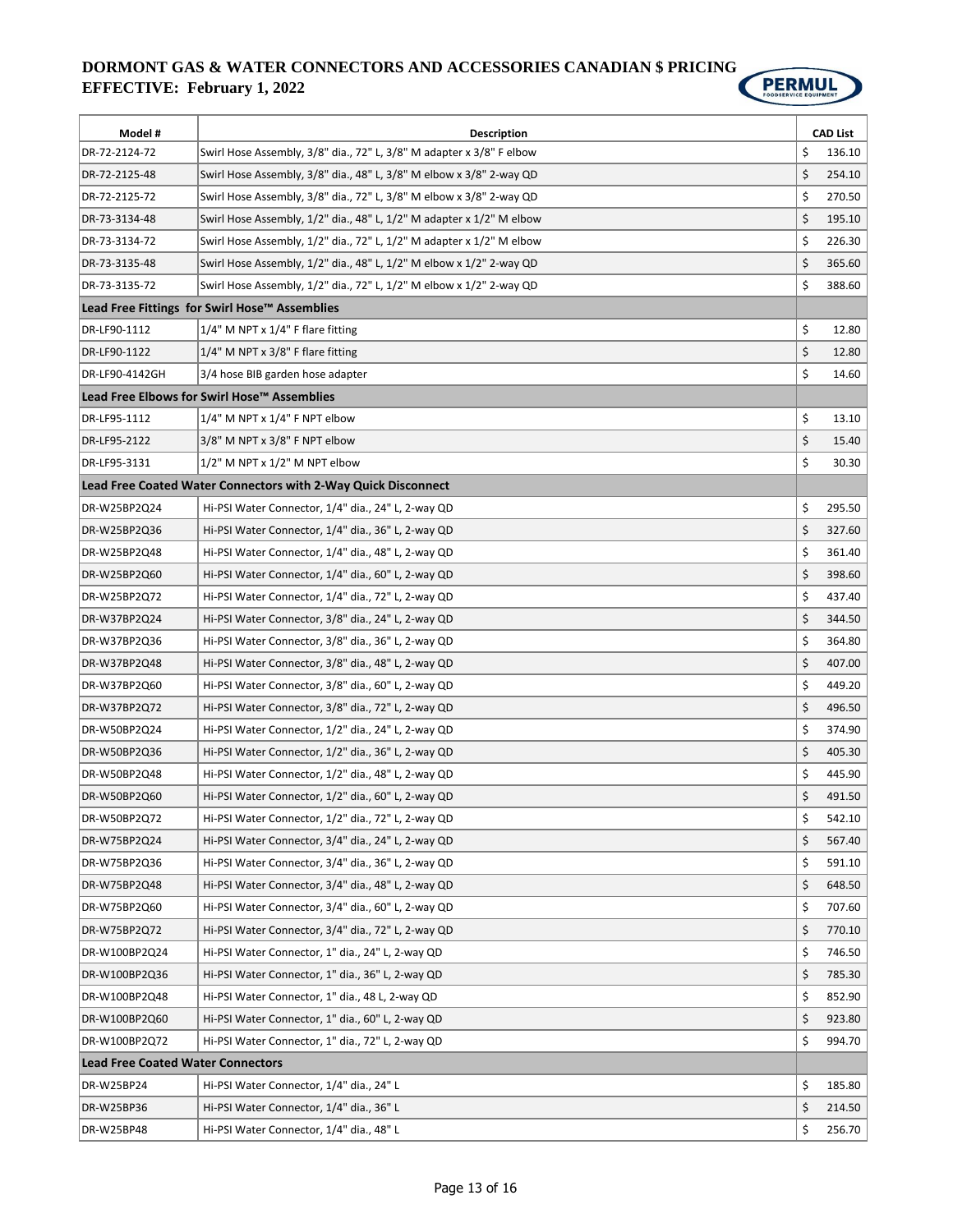

| \$<br>DR-W25BP60<br>Hi-PSI Water Connector, 1/4" dia., 60" L<br>290.50<br>\$<br>Hi-PSI Water Connector, 1/4" dia., 72" L<br>332.70<br>DR-W25BP72<br>\$<br>DR-W37BP24<br>Hi-PSI Water Connector, 3/8" dia., 24" L<br>204.30<br>\$<br>Hi-PSI Water Connector, 3/8" dia., 36" L<br>DR-W37BP36<br>231.40<br>\$<br>DR-W37BP48<br>Hi-PSI Water Connector, 3/8" dia., 48" L<br>271.90<br>\$<br>Hi-PSI Water Connector, 3/8" dia., 60" L<br>320.90<br>DR-W37BP60 <br>\$<br>DR-W37BP72<br>Hi-PSI Water Connector, 3/8" dia., 72" L<br>364.80<br>\$<br>DR-W50BP24<br>Hi-PSI Water Connector, 1/2" dia., 24" L<br>226.30<br>\$<br>Hi-PSI Water Connector, 1/2" dia., 36" L<br>DR-W50BP36<br>250.00<br>\$<br>DR-W50BP48<br>Hi-PSI Water Connector, 1/2" dia., 48" L<br>295.50<br>\$<br>Hi-PSI Water Connector, 1/2" dia., 60" L<br>344.50<br>DR-W50BP60<br>\$<br>Hi-PSI Water Connector, 1/2" dia., 72" L<br>DR-W50BP72<br>395.20 |
|-----------------------------------------------------------------------------------------------------------------------------------------------------------------------------------------------------------------------------------------------------------------------------------------------------------------------------------------------------------------------------------------------------------------------------------------------------------------------------------------------------------------------------------------------------------------------------------------------------------------------------------------------------------------------------------------------------------------------------------------------------------------------------------------------------------------------------------------------------------------------------------------------------------------------|
|                                                                                                                                                                                                                                                                                                                                                                                                                                                                                                                                                                                                                                                                                                                                                                                                                                                                                                                       |
|                                                                                                                                                                                                                                                                                                                                                                                                                                                                                                                                                                                                                                                                                                                                                                                                                                                                                                                       |
|                                                                                                                                                                                                                                                                                                                                                                                                                                                                                                                                                                                                                                                                                                                                                                                                                                                                                                                       |
|                                                                                                                                                                                                                                                                                                                                                                                                                                                                                                                                                                                                                                                                                                                                                                                                                                                                                                                       |
|                                                                                                                                                                                                                                                                                                                                                                                                                                                                                                                                                                                                                                                                                                                                                                                                                                                                                                                       |
|                                                                                                                                                                                                                                                                                                                                                                                                                                                                                                                                                                                                                                                                                                                                                                                                                                                                                                                       |
|                                                                                                                                                                                                                                                                                                                                                                                                                                                                                                                                                                                                                                                                                                                                                                                                                                                                                                                       |
|                                                                                                                                                                                                                                                                                                                                                                                                                                                                                                                                                                                                                                                                                                                                                                                                                                                                                                                       |
|                                                                                                                                                                                                                                                                                                                                                                                                                                                                                                                                                                                                                                                                                                                                                                                                                                                                                                                       |
|                                                                                                                                                                                                                                                                                                                                                                                                                                                                                                                                                                                                                                                                                                                                                                                                                                                                                                                       |
|                                                                                                                                                                                                                                                                                                                                                                                                                                                                                                                                                                                                                                                                                                                                                                                                                                                                                                                       |
|                                                                                                                                                                                                                                                                                                                                                                                                                                                                                                                                                                                                                                                                                                                                                                                                                                                                                                                       |
| \$<br>DR-W75BP24<br>Hi-PSI Water Connector, 3/4" dia., 24" L<br>287.10                                                                                                                                                                                                                                                                                                                                                                                                                                                                                                                                                                                                                                                                                                                                                                                                                                                |
| \$<br>DR-W75BP36<br>Hi-PSI Water Connector, 3/4" dia., 36" L<br>331.00                                                                                                                                                                                                                                                                                                                                                                                                                                                                                                                                                                                                                                                                                                                                                                                                                                                |
| \$<br>Hi-PSI Water Connector, 3/4" dia., 48" L<br>385.10<br>DR-W75BP48                                                                                                                                                                                                                                                                                                                                                                                                                                                                                                                                                                                                                                                                                                                                                                                                                                                |
| \$<br>Hi-PSI Water Connector, 3/4" dia., 60" L<br>449.20<br>DR-W75BP60                                                                                                                                                                                                                                                                                                                                                                                                                                                                                                                                                                                                                                                                                                                                                                                                                                                |
| \$<br>DR-W75BP72<br>Hi-PSI Water Connector, 3/4" dia., 72" L<br>513.40                                                                                                                                                                                                                                                                                                                                                                                                                                                                                                                                                                                                                                                                                                                                                                                                                                                |
| \$<br>DR-W100BP24<br>Hi-PSI Water Connector, 1" dia., 24" L<br>386.70                                                                                                                                                                                                                                                                                                                                                                                                                                                                                                                                                                                                                                                                                                                                                                                                                                                 |
| \$<br>DR-W100BP36<br>Hi-PSI Water Connector, 1" dia., 36" L<br>442.50                                                                                                                                                                                                                                                                                                                                                                                                                                                                                                                                                                                                                                                                                                                                                                                                                                                 |
| \$<br>Hi-PSI Water Connector, 1" dia., 48" L<br>513.40<br>DR-W100BP48                                                                                                                                                                                                                                                                                                                                                                                                                                                                                                                                                                                                                                                                                                                                                                                                                                                 |
| \$<br>DR-W100BP60<br>Hi-PSI Water Connector, 1" dia., 60" L<br>586.00                                                                                                                                                                                                                                                                                                                                                                                                                                                                                                                                                                                                                                                                                                                                                                                                                                                 |
| \$<br>DR-W100BP72<br>Hi-PSI Water Connector, 1" dia., 72" L<br>657.00                                                                                                                                                                                                                                                                                                                                                                                                                                                                                                                                                                                                                                                                                                                                                                                                                                                 |
| Lead Free Uncoated Water Connectors with 2-Way Quick Disconnect                                                                                                                                                                                                                                                                                                                                                                                                                                                                                                                                                                                                                                                                                                                                                                                                                                                       |
| \$<br>DR-W25B2Q24<br>Hi-PSI Water Connector, 1/4" dia., 24" L, 2-way QD<br>258.40                                                                                                                                                                                                                                                                                                                                                                                                                                                                                                                                                                                                                                                                                                                                                                                                                                     |
| \$<br>DR-W25B2Q36<br>Hi-PSI Water Connector, 1/4" dia., 36" L, 2-way QD<br>273.60                                                                                                                                                                                                                                                                                                                                                                                                                                                                                                                                                                                                                                                                                                                                                                                                                                     |
| \$<br>DR-W25B2Q48<br>Hi-PSI Water Connector, 1/4" dia., 48" L, 2-way QD<br>292.20                                                                                                                                                                                                                                                                                                                                                                                                                                                                                                                                                                                                                                                                                                                                                                                                                                     |
| \$<br>Hi-PSI Water Connector, 1/4" dia., 60" L, 2-way QD<br>309.10<br>DR-W25B2Q60                                                                                                                                                                                                                                                                                                                                                                                                                                                                                                                                                                                                                                                                                                                                                                                                                                     |
| \$<br>DR-W25B2Q72<br>Hi-PSI Water Connector, 1/4" dia., 72" L, 2-way QD<br>334.40                                                                                                                                                                                                                                                                                                                                                                                                                                                                                                                                                                                                                                                                                                                                                                                                                                     |
| \$<br>DR-W37B2Q24<br>Hi-PSI Water Connector, 3/8" dia., 24" L, 2-way QD<br>297.20                                                                                                                                                                                                                                                                                                                                                                                                                                                                                                                                                                                                                                                                                                                                                                                                                                     |
| \$<br>DR-W37B2Q36<br>Hi-PSI Water Connector, 3/8" dia., 36" L, 2-way QD<br>312.40                                                                                                                                                                                                                                                                                                                                                                                                                                                                                                                                                                                                                                                                                                                                                                                                                                     |
| \$<br>341.10<br>DR-W37B2Q48<br>Hi-PSI Water Connector, 3/8" dia., 48" L, 2-way QD                                                                                                                                                                                                                                                                                                                                                                                                                                                                                                                                                                                                                                                                                                                                                                                                                                     |
| \$<br>DR-W37B2Q72<br>Hi-PSI Water Connector, 3/8" dia., 72" L, 2-way QD<br>388.40                                                                                                                                                                                                                                                                                                                                                                                                                                                                                                                                                                                                                                                                                                                                                                                                                                     |
| \$<br>Hi-PSI Water Connector, 1/2" dia., 24" L, 2-way QD<br>337.80<br>DR-W50B2Q24                                                                                                                                                                                                                                                                                                                                                                                                                                                                                                                                                                                                                                                                                                                                                                                                                                     |
| \$<br>DR-W50B2Q36<br>Hi-PSI Water Connector, 1/2" dia., 36" L, 2-way QD<br>356.30                                                                                                                                                                                                                                                                                                                                                                                                                                                                                                                                                                                                                                                                                                                                                                                                                                     |
| \$<br>DR-W50B2Q48<br>Hi-PSI Water Connector, 1/2" dia., 48" L, 2-way QD<br>385.10                                                                                                                                                                                                                                                                                                                                                                                                                                                                                                                                                                                                                                                                                                                                                                                                                                     |
| \$<br>Hi-PSI Water Connector, 1/2" dia., 60" L, 2-way QD<br>DR-W50B2Q60<br>417.20                                                                                                                                                                                                                                                                                                                                                                                                                                                                                                                                                                                                                                                                                                                                                                                                                                     |
| \$<br>Hi-PSI Water Connector, 1/2" dia., 72" L, 2-way QD<br>DR-W50B2Q72<br>442.50                                                                                                                                                                                                                                                                                                                                                                                                                                                                                                                                                                                                                                                                                                                                                                                                                                     |
| \$<br>Hi-PSI Water Connector, 3/4" dia., 24" L, 2-way QD<br>DR-W75B2Q24<br>516.80                                                                                                                                                                                                                                                                                                                                                                                                                                                                                                                                                                                                                                                                                                                                                                                                                                     |
| \$<br>DR-W75B2Q36<br>Hi-PSI Water Connector, 3/4" dia., 36" L, 2-way QD<br>533.70                                                                                                                                                                                                                                                                                                                                                                                                                                                                                                                                                                                                                                                                                                                                                                                                                                     |
| \$<br>Hi-PSI Water Connector, 3/4" dia., 48" L, 2-way QD<br>DR-W75B2Q48<br>574.20                                                                                                                                                                                                                                                                                                                                                                                                                                                                                                                                                                                                                                                                                                                                                                                                                                     |
| \$<br>Hi-PSI Water Connector, 3/4" dia., 60" L, 2-way QD<br>DR-W75B2Q60<br>611.30                                                                                                                                                                                                                                                                                                                                                                                                                                                                                                                                                                                                                                                                                                                                                                                                                                     |
| \$<br>DR-W75B2Q72<br>651.90<br>Hi-PSI Water Connector, 3/4" dia., 72" L, 2-way QD                                                                                                                                                                                                                                                                                                                                                                                                                                                                                                                                                                                                                                                                                                                                                                                                                                     |
| \$<br>DR-W100B2Q24<br>Hi-PSI Water Connector, 1" dia., 24" L, 2-way QD<br>685.70                                                                                                                                                                                                                                                                                                                                                                                                                                                                                                                                                                                                                                                                                                                                                                                                                                      |
| \$<br>Hi-PSI Water Connector, 1" dia., 36" L, 2-way QD<br>DR-W100B2Q36<br>711.00                                                                                                                                                                                                                                                                                                                                                                                                                                                                                                                                                                                                                                                                                                                                                                                                                                      |
| \$<br>Hi-PSI Water Connector, 1" dia., 48" L, 2-way QD<br>766.70<br>DR-W100B2Q48                                                                                                                                                                                                                                                                                                                                                                                                                                                                                                                                                                                                                                                                                                                                                                                                                                      |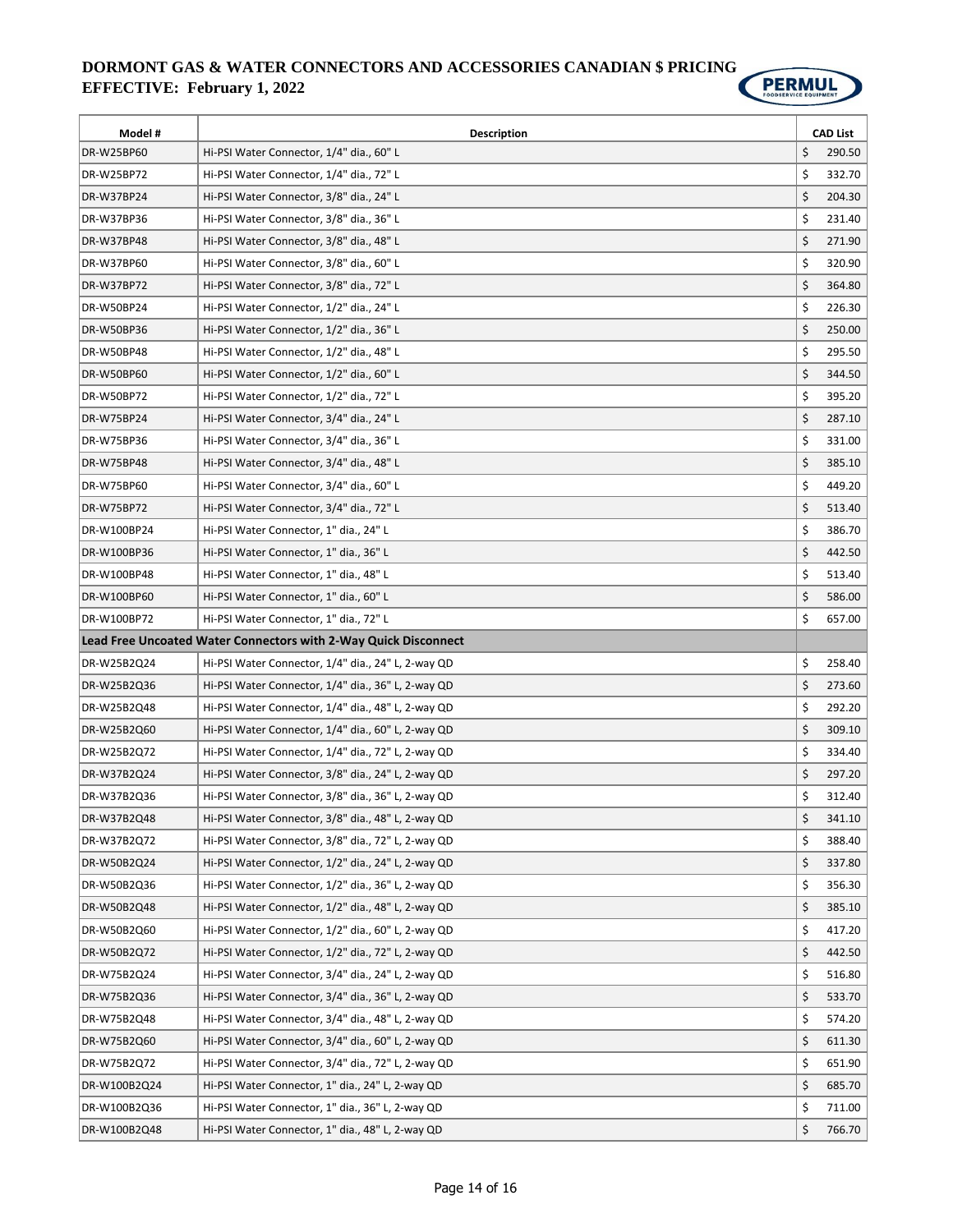

| Model #                                    | <b>Description</b>                                                    |    | <b>CAD List</b> |  |
|--------------------------------------------|-----------------------------------------------------------------------|----|-----------------|--|
| DR-W100B2Q60                               | Hi-PSI Water Connector, 1" dia., 60" L, 2-way QD                      | \$ | 822.50          |  |
| DR-W100B2Q72                               | Hi-PSI Water Connector, 1" dia., 72" L, 2-way QD                      | \$ | 874.80          |  |
| <b>Lead Free Uncoated Water Connectors</b> |                                                                       |    |                 |  |
| <b>DR-W25B24</b>                           | Hi-PSI Water Connector, 1/4" dia., 24" L                              | \$ | 145.20          |  |
| DR-W25B36                                  | Hi-PSI Water Connector, 1/4" dia., 36" L                              | \$ | 160.40          |  |
| DR-W25B48                                  | Hi-PSI Water Connector, 1/4" dia., 48" L                              | \$ | 177.30          |  |
| DR-W25B60                                  | Hi-PSI Water Connector, 1/4" dia., 60" L                              | \$ | 201.00          |  |
| DR-W25B72                                  | Hi-PSI Water Connector, 1/4" dia., 72" L                              | \$ | 221.20          |  |
| DR-W37B24                                  | Hi-PSI Water Connector, 3/8" dia., 24" L                              | \$ | 160.40          |  |
| DR-W37B36                                  | Hi-PSI Water Connector, 3/8" dia., 36" L                              | \$ | 175.60          |  |
| DR-W37B48                                  | Hi-PSI Water Connector, 3/8" dia., 48" L                              | \$ | 202.70          |  |
| DR-W37B60                                  | Hi-PSI Water Connector, 3/8" dia., 60" L                              | \$ | 229.70          |  |
| DR-W37B72                                  | Hi-PSI Water Connector, 3/8" dia., 72" L                              | \$ | 256.70          |  |
| DR-W50B24                                  | Hi-PSI Water Connector, 1/2" dia., 24" L                              | \$ | 177.30          |  |
| DR-W50B36                                  | Hi-PSI Water Connector, 1/2" dia., 36" L                              | \$ | 201.00          |  |
| DR-W50B48                                  | Hi-PSI Water Connector, 1/2" dia., 48" L                              | \$ | 231.40          |  |
| DR-W50B60                                  | Hi-PSI Water Connector, 1/2" dia., 60" L                              | \$ | 263.40          |  |
| DR-W50B72                                  | Hi-PSI Water Connector, 1/2" dia., 72" L                              | \$ | 290.50          |  |
| DR-W75B24                                  | Hi-PSI Water Connector, 3/4" dia., 24" L                              | \$ | 239.80          |  |
| DR-W75B36                                  | Hi-PSI Water Connector, 3/4" dia., 36" L                              | \$ | 268.50          |  |
| DR-W75B48                                  | Hi-PSI Water Connector, 3/4" dia., 48" L                              | \$ | 307.30          |  |
| DR-W75B60                                  | Hi-PSI Water Connector, 3/4" dia., 60" L                              | \$ | 347.90          |  |
| DR-W75B72                                  | Hi-PSI Water Connector, 3/4" dia., 72" L                              | \$ | 391.80          |  |
| DR-W100B24                                 | Hi-PSI Water Connector, 1" dia., 24" L                                | \$ | 326.00          |  |
| DR-W100B36                                 | Hi-PSI Water Connector, 1" dia., 36" L                                | \$ | 364.80          |  |
| DR-W100B48                                 | Hi-PSI Water Connector, 1" dia., 48" L                                | \$ | 418.80          |  |
| DR-W100B60                                 | Hi-PSI Water Connector, 1" dia., 60" L                                | \$ | 477.90          |  |
| DR-W100B72                                 | Hi-PSI Water Connector, 1" dia., 72" L                                | \$ | 533.70          |  |
| Lead Free Combi Oven Water Connectors      |                                                                       |    |                 |  |
| DR-CMB37BP48                               | Combi-Oven Connector, 3/8" dia., 48" L, 3/4" hose BIB x 3/8" MIP      | \$ | 466.10          |  |
| DR-CMB37BP60                               | Combi-Oven Connector, 3/8" dia., 60" L, 3/4" hose BIB x 3/8" MIP      | \$ | 498.20          |  |
| DR-CMB37BP2Q48                             | Combi-Oven Connector, 3/8" dia., 48" L, 3/4" hose BIB x 3/8" 2-way QD | \$ | 645.10          |  |
| DR-CMB37BP2Q60                             | Combi-Oven Connector, 3/8" dia., 60" L, 3/4" hose BIB x 3/8" 2-way QD | \$ | 678.90          |  |
| Lead Free Garden Hose Adapters             |                                                                       |    |                 |  |
| DR-LF90-4142GH                             | 3/4" Hose BIB Garden Hose Adapter, 48" L                              | \$ | 14.60           |  |
| <b>Lead Free Steam Connectors</b>          |                                                                       |    |                 |  |
| DR-H50BIP24                                | Steam Connector, 1/2" dia., 24" L                                     | \$ | 241.50          |  |
| DR-H50BIP36                                | Steam Connector, 1/2" dia., 36" L                                     | \$ | 290.50          |  |
| DR-H50BIP48                                | Steam Connector, 1/2" dia., 48" L                                     | \$ | 342.80          |  |
| DR-H50BIP60                                | Steam Connector, 1/2" dia., 60" L                                     | \$ | 391.80          |  |
| DR-H50BIP72                                | Steam Connector, 1/2" dia., 72" L                                     | \$ | 437.40          |  |
| DR-H75BIP24                                | Steam Connector, 3/4" dia., 24" L                                     | \$ | 364.80          |  |
| DR-H75BIP36                                | Steam Connector, 3/4" dia., 36" L                                     | \$ | 413.80          |  |
| DR-H75BIP48                                | Steam Connector, 3/4" dia., 48" L                                     | \$ | 489.80          |  |
| DR-H75BIP60                                | Steam Connector, 3/4" dia., 60" L                                     | \$ | 565.70          |  |